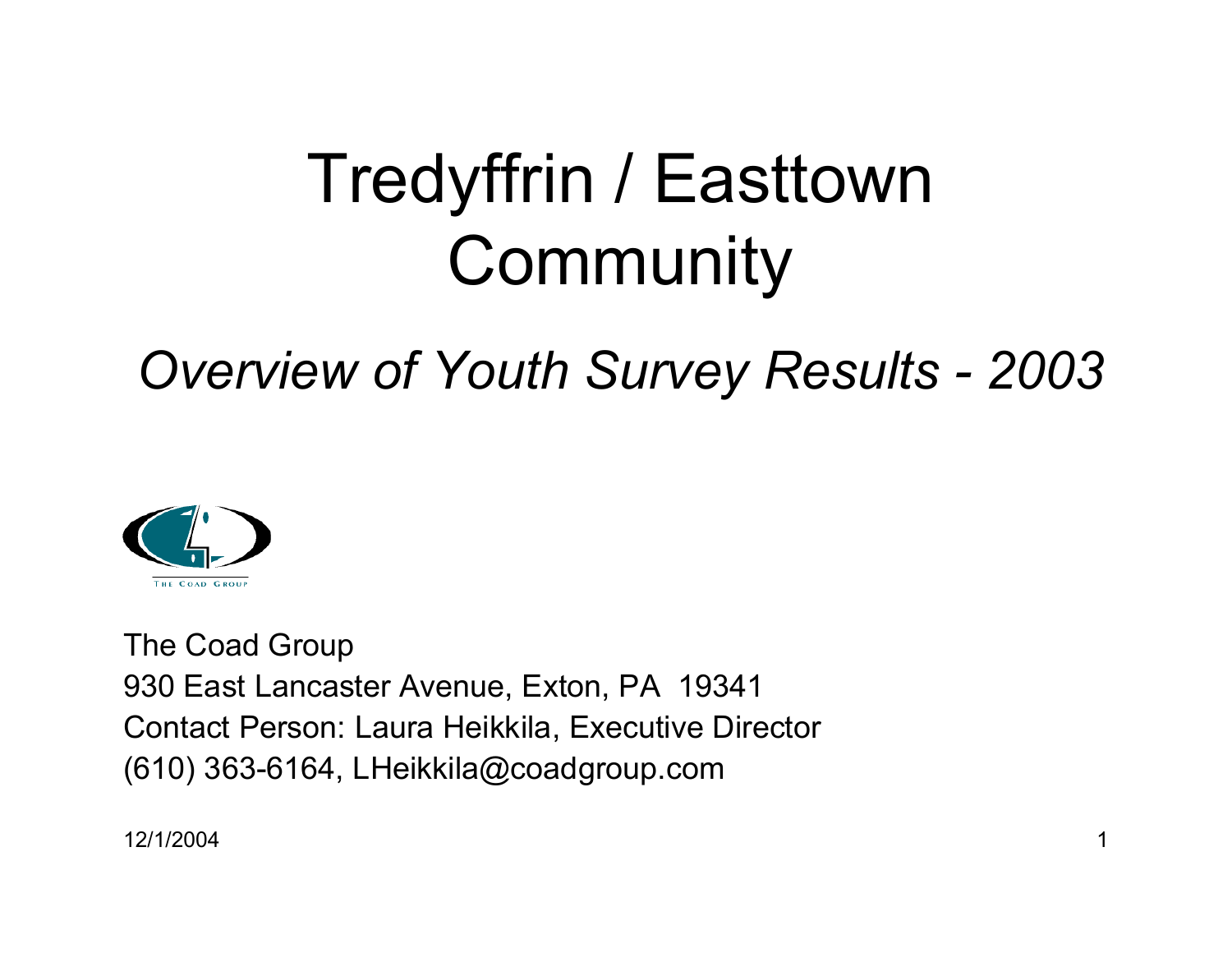## Drug and Alcohol Prevention Principles: A Public Health Model

- Planned strategies designed to preclude or reduce the use of drugs and alcohol, which have a negative impact on the individual, the family, the community and society at large.
- Risk and protective factor-focused prevention is based on the simple premise: to prevent a problem from happening, you must first identify the factors that increase the risk of that problem developing and then find ways to reduce those risks.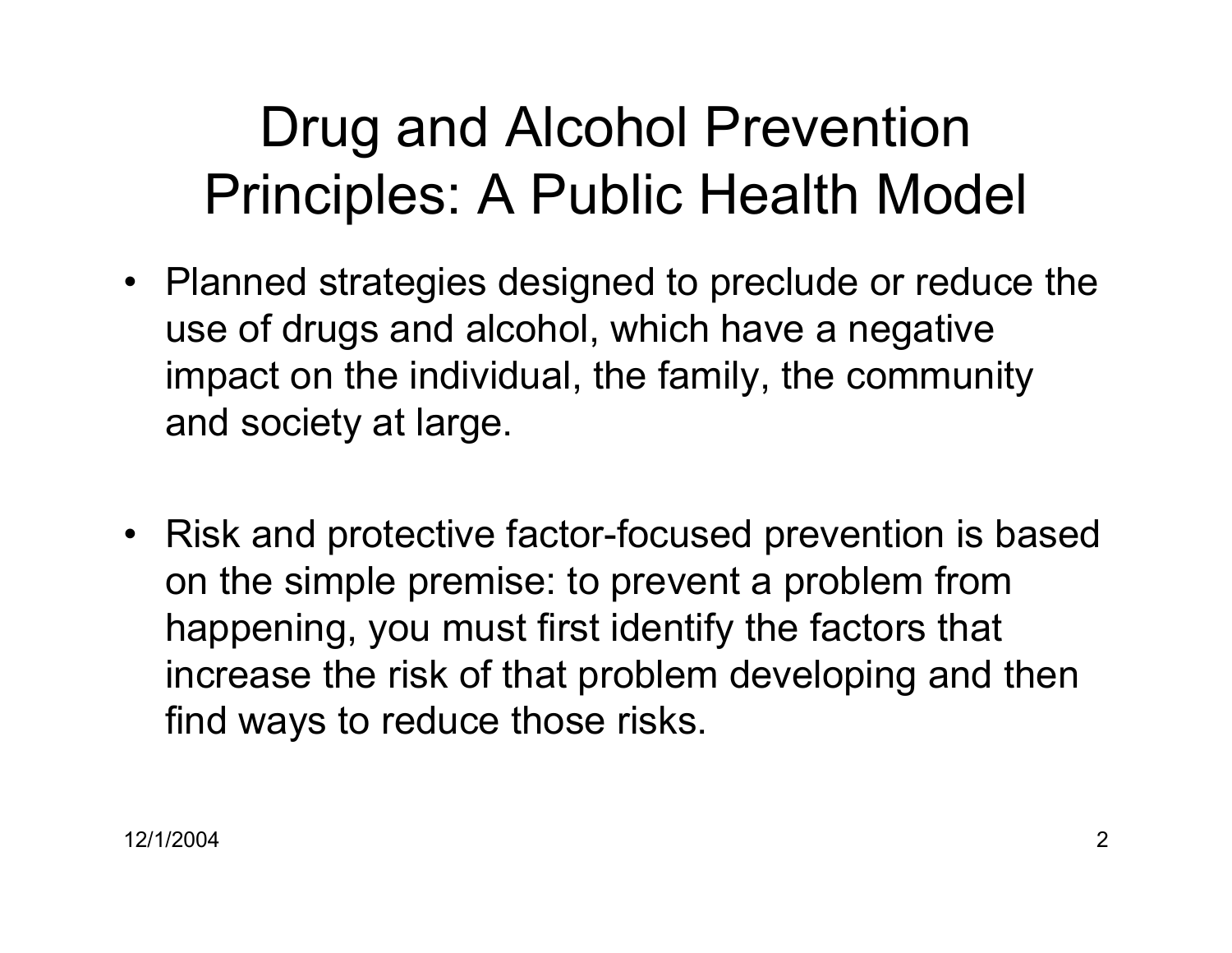## Protective Factors

- Those conditions that protect individuals from the negative consequences of exposure to risks by:
	- -Reducing the impact of the risk
	- -Changing the way a person responds to the risk

## Risk Factors

• Those conditions that increase the likelihood that an individual will engage in at-risk behaviors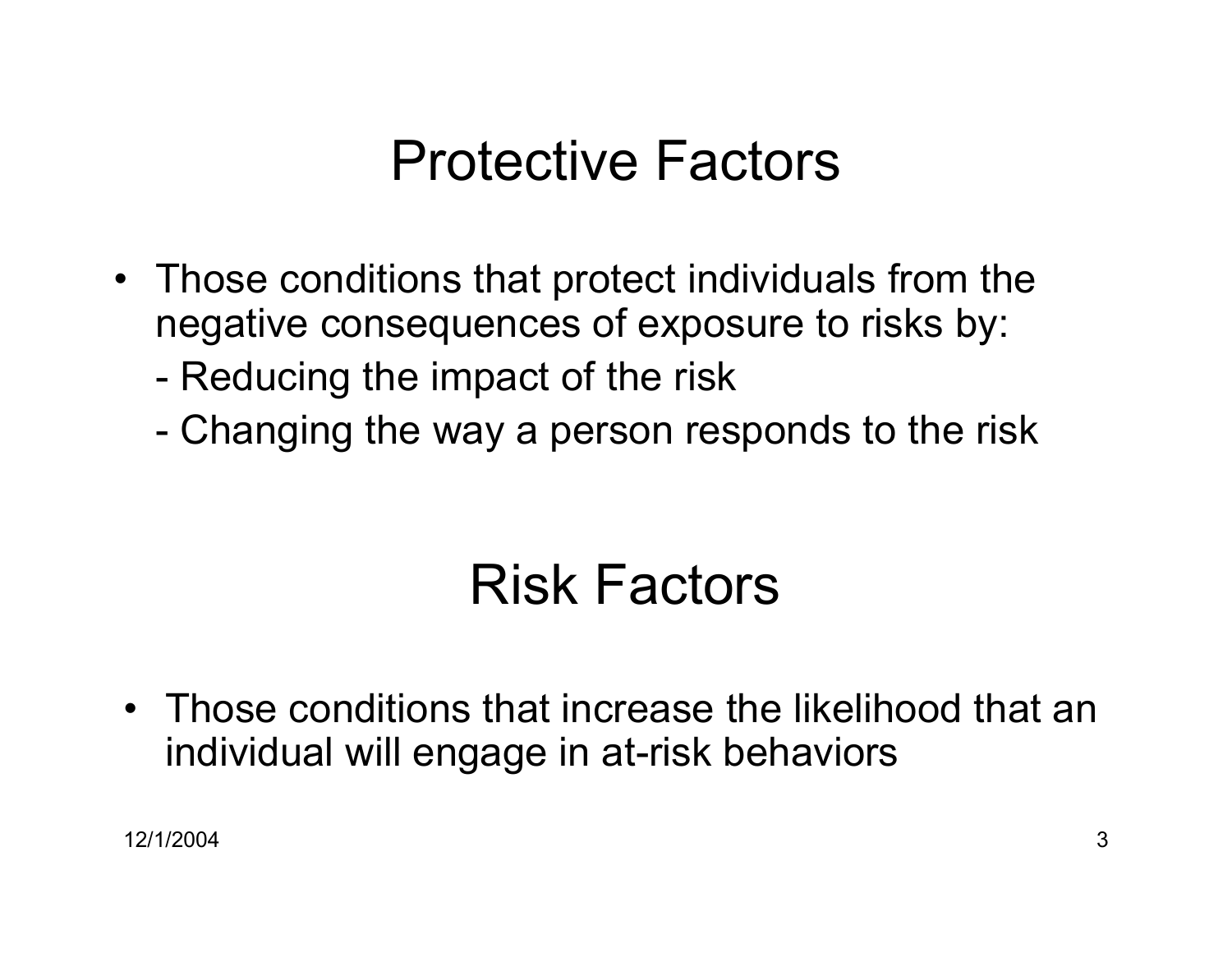## Risk and Protective Factors are grouped into four Domains

- Community
- Family
- School
- Individual and Peer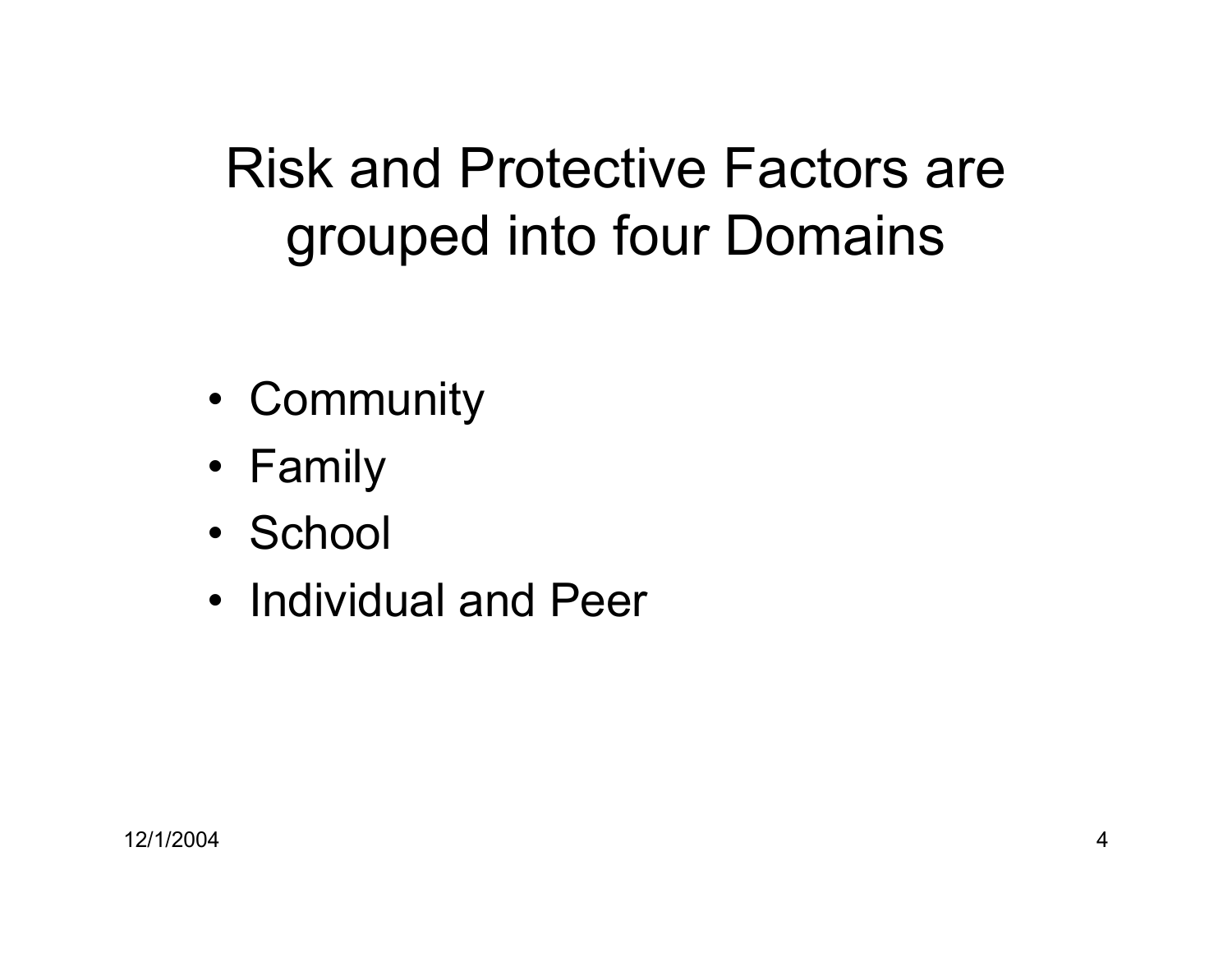## Risk and Protective Factors Exist in Multiple Domains

- This is important because if prevention efforts are only focused on one risk in a single domain, a community may not significantly reduce problem behaviors
- This also means that prevention is everyone's business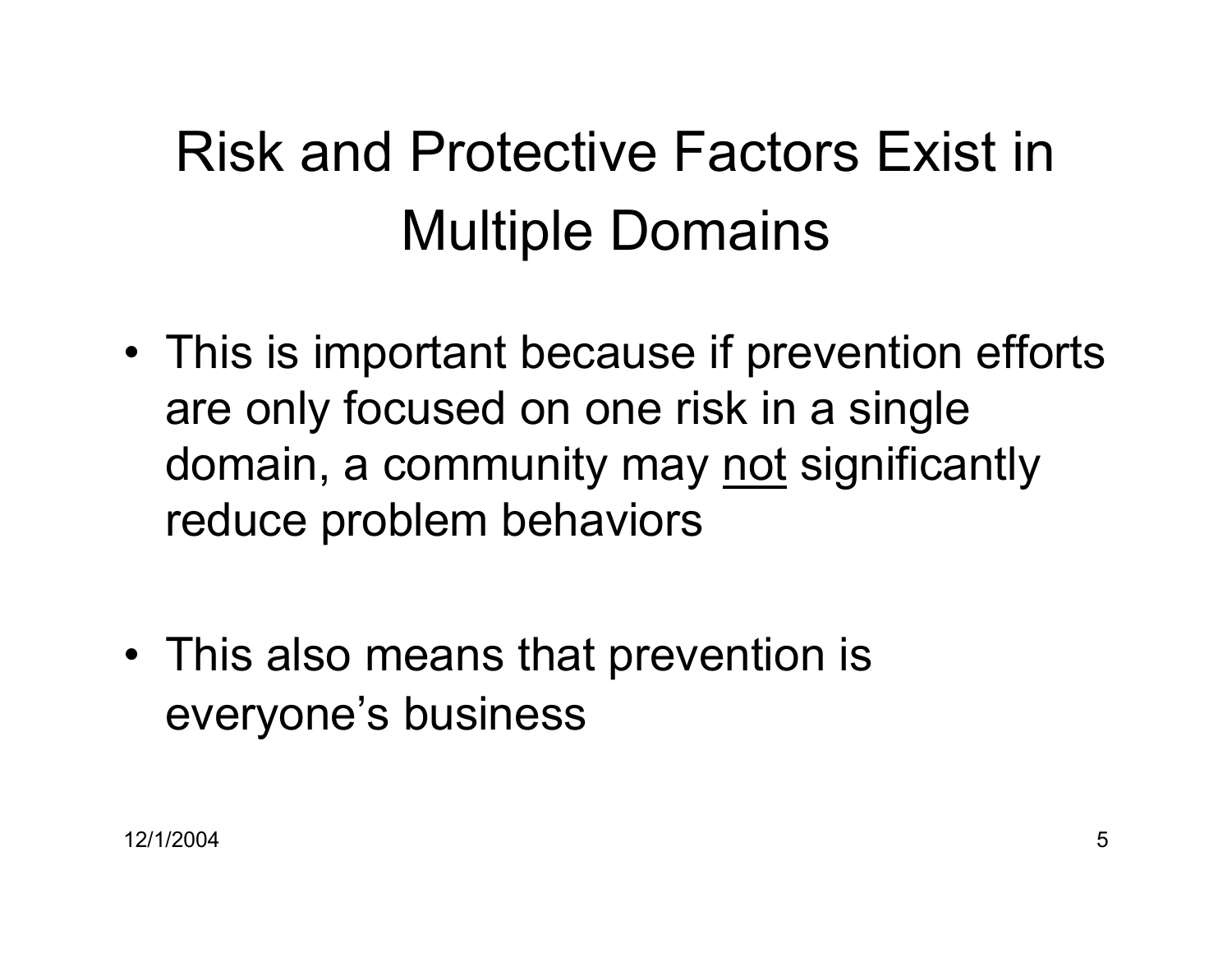## PERCEIVED RISKS

• Risk factors that are *perceived* are also associated with increased risk

• For example, in schools where young people just think that drugs are more available, a higher rate of drug use occurs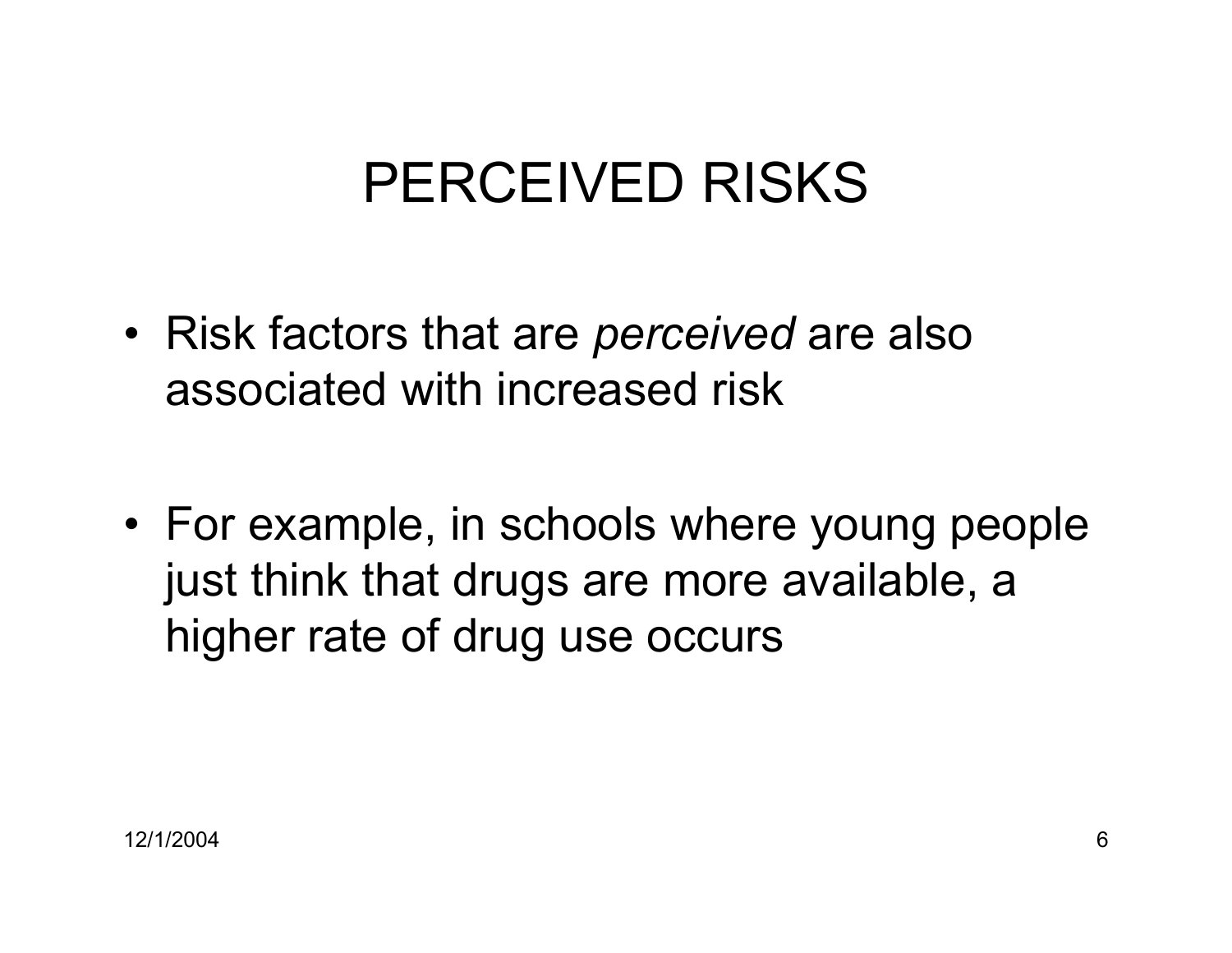# Fall 2003*Pennsylvania Youth Survey* T/E Community Results vs. Chester County vs. **Pennsylvania** vs.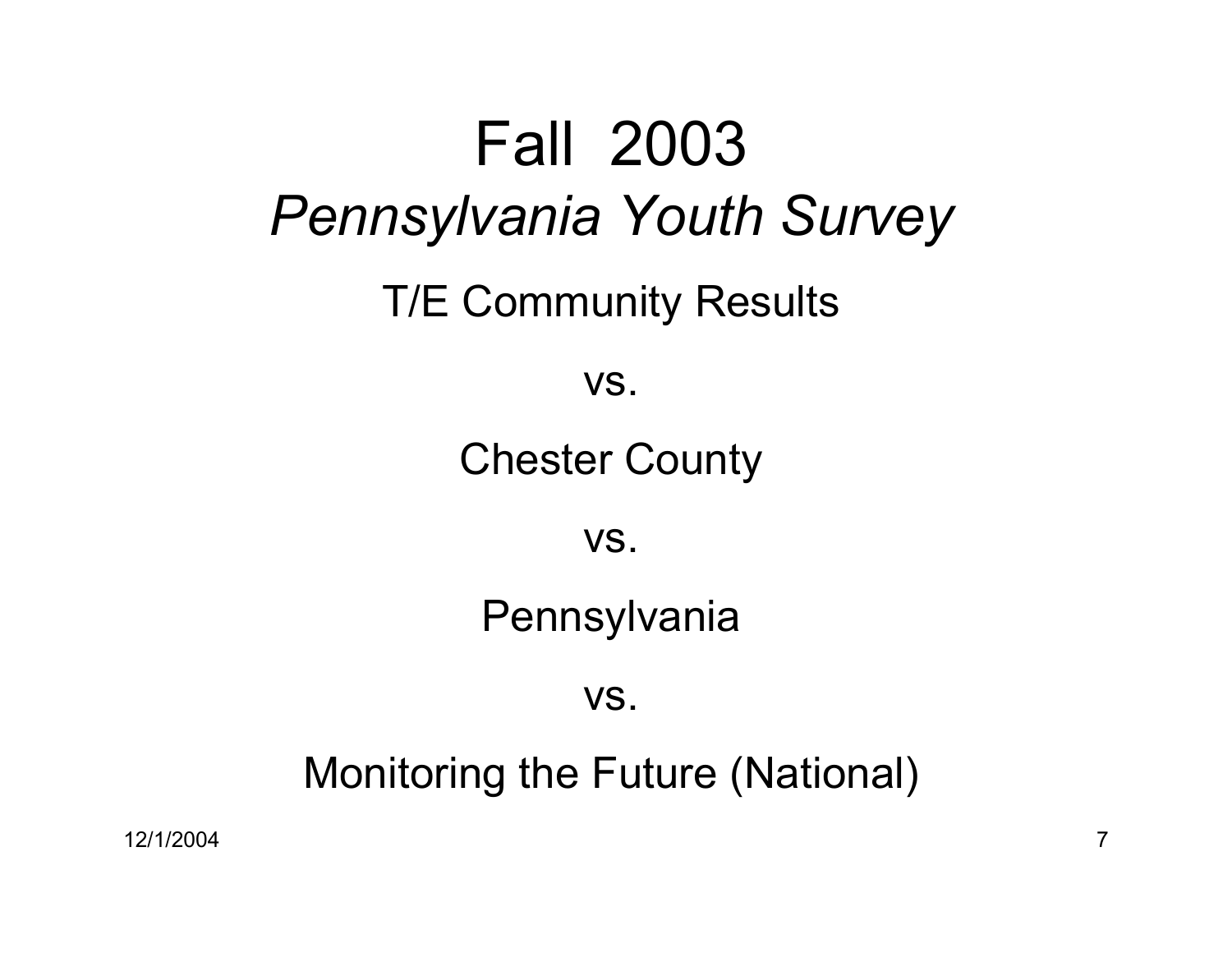# Key Points

- All twelve Chester County School Districts, plus one Center for Arts & Technology participated
- $\bullet$  In Fall of 2003, students in grades 6, 8, 10 and 12 were surveyed including:
	- -1,659 in the T/E Community
	- -16,725 in Chester County
	- -38,845 in Pennsylvania
- Four strategies were used to assess the validity of the surveys; the following would be excluded:
	- -Youth who exaggerate their use of drugs
	- -Youth who exaggerate the frequency of other antisocial behaviors
	- -Reported use of "Derbisol", a fictitious drug
	- -Repeated logically inconsistent pattern of substance use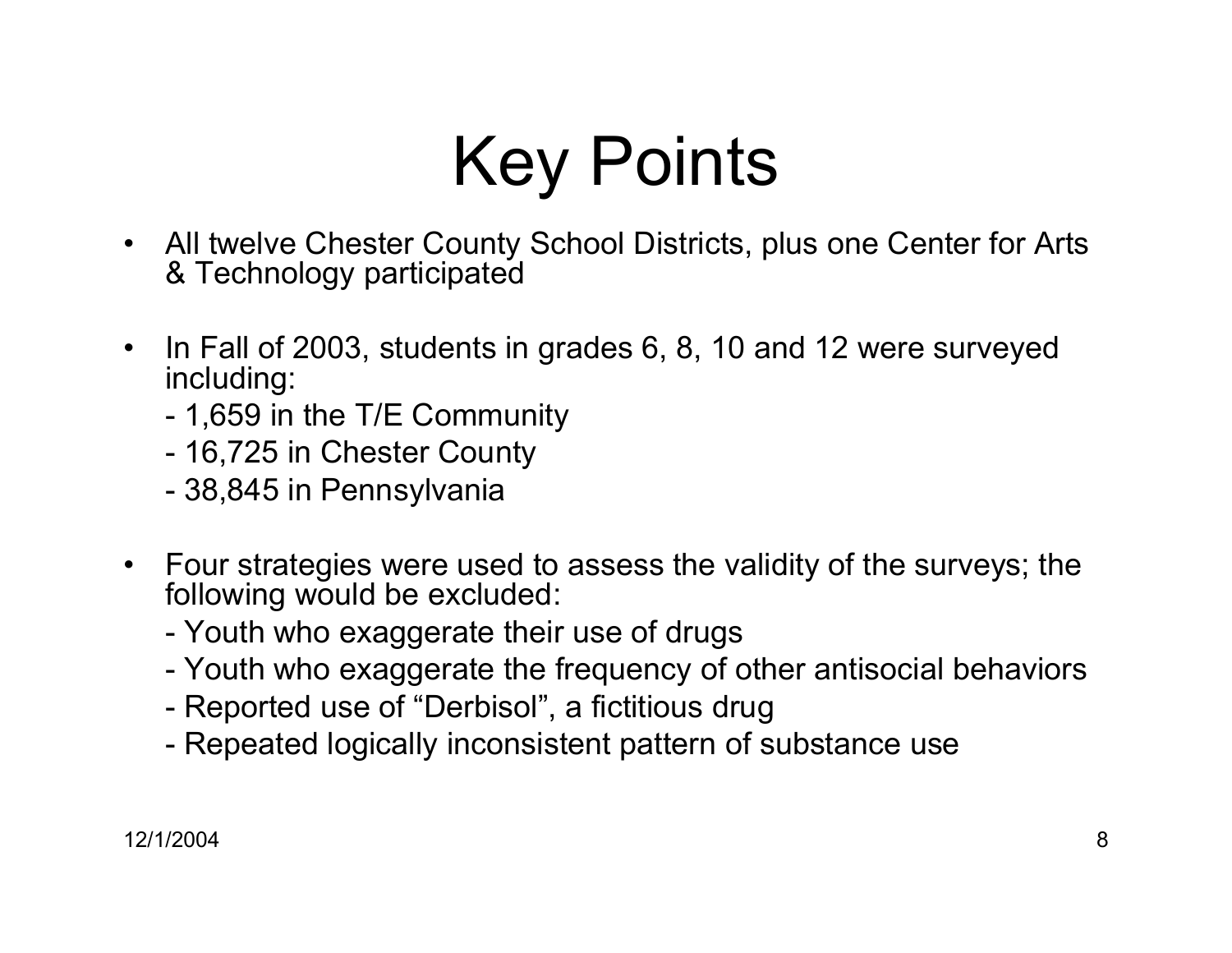## Alcohol – Past 30-Day Use - 2003

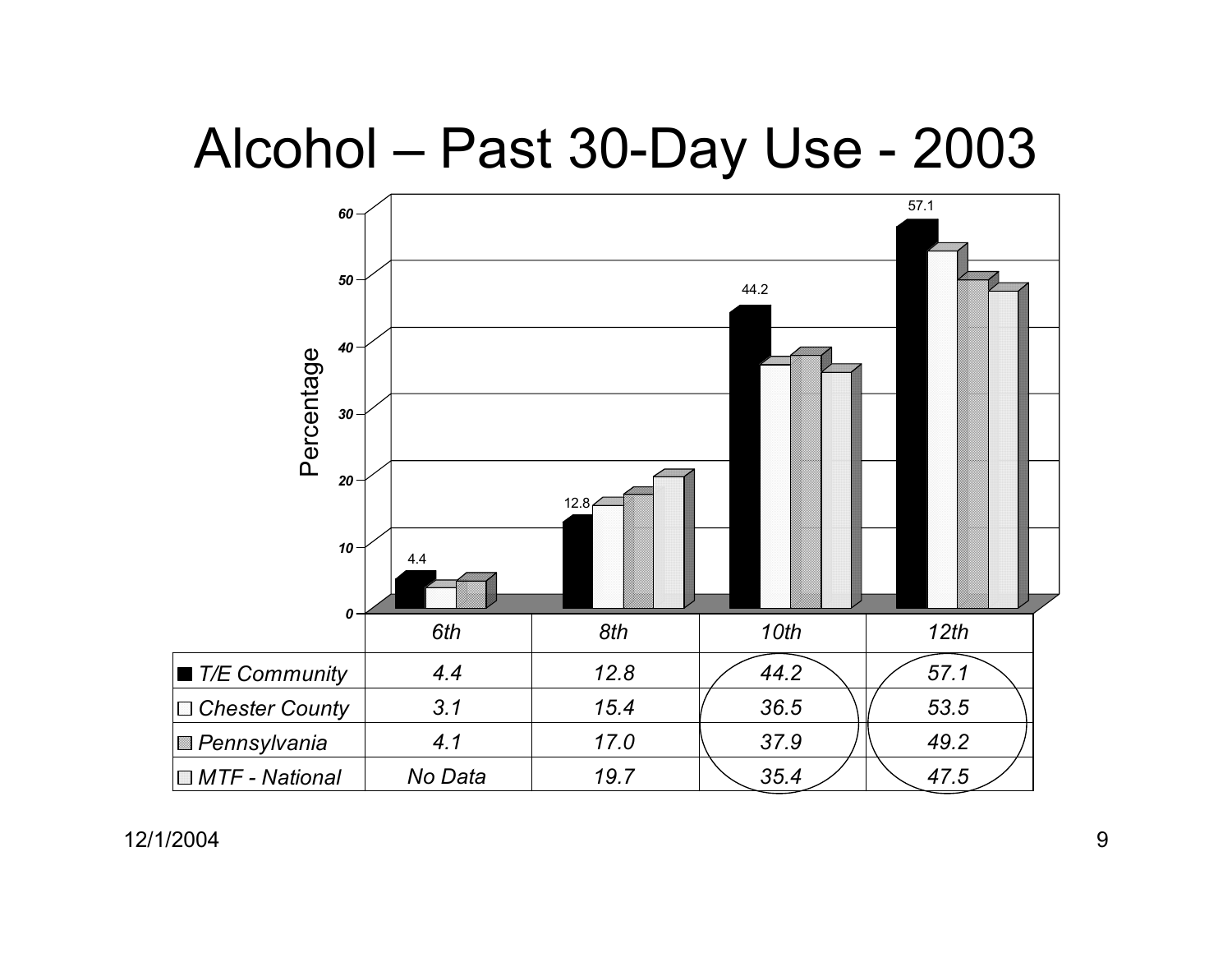## Binge Drinking – 2003

(Five or More Drinks in a Row in the Past Two Weeks)

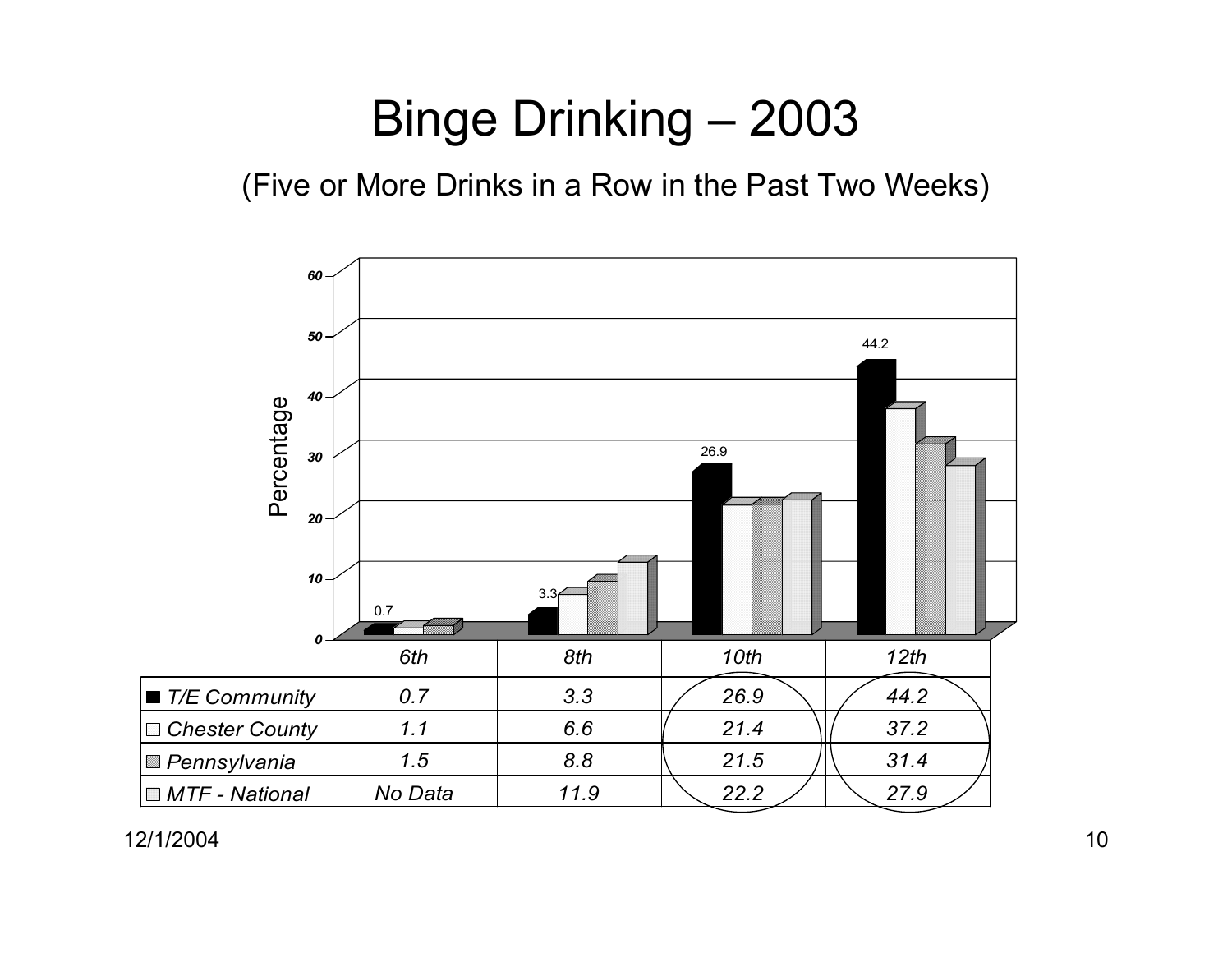## Cigarettes – Past 30-Day Use - 2003

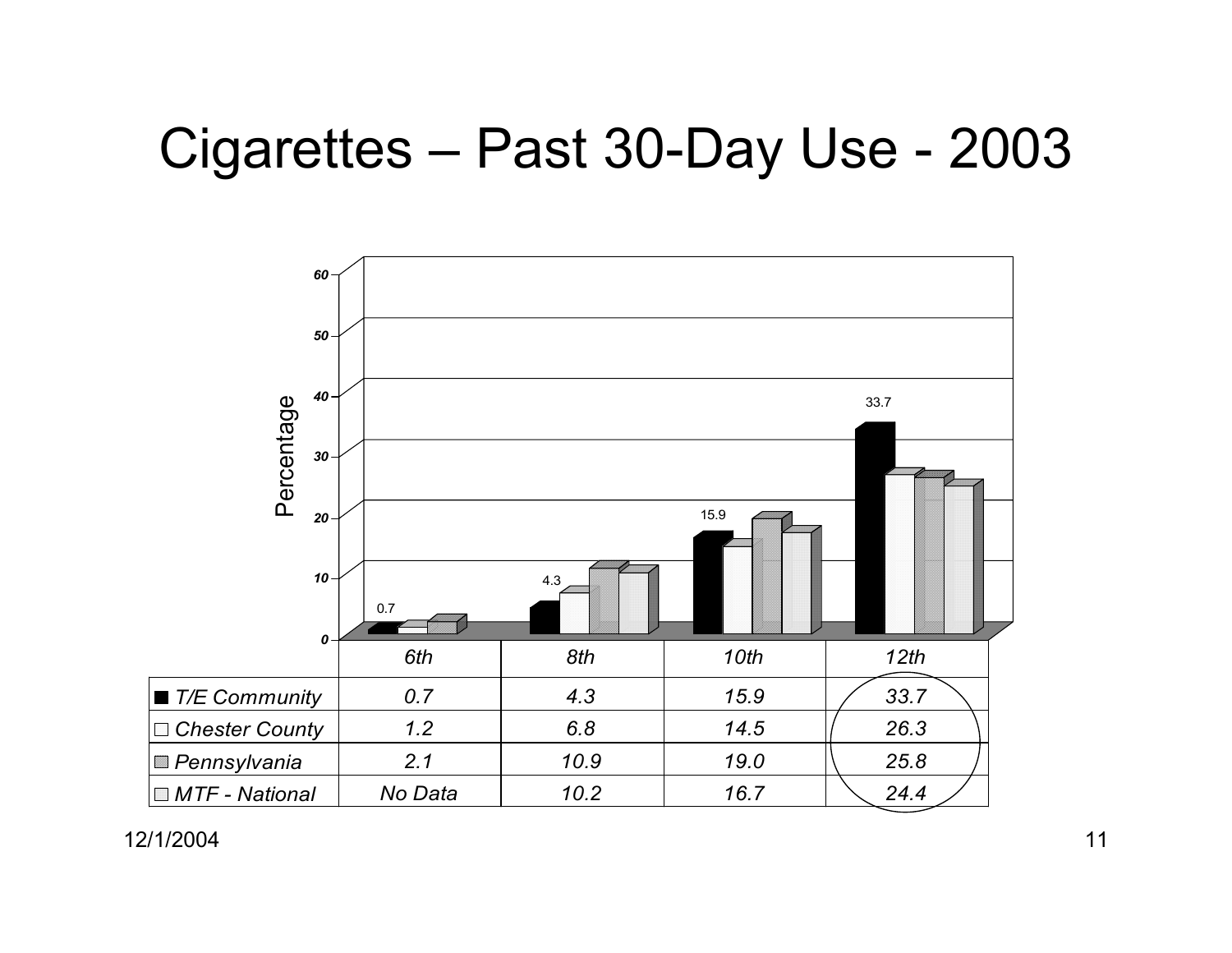#### Marijuana – Past 30-Day Use - 2003 (Pot, Hash, Weed, etc.)

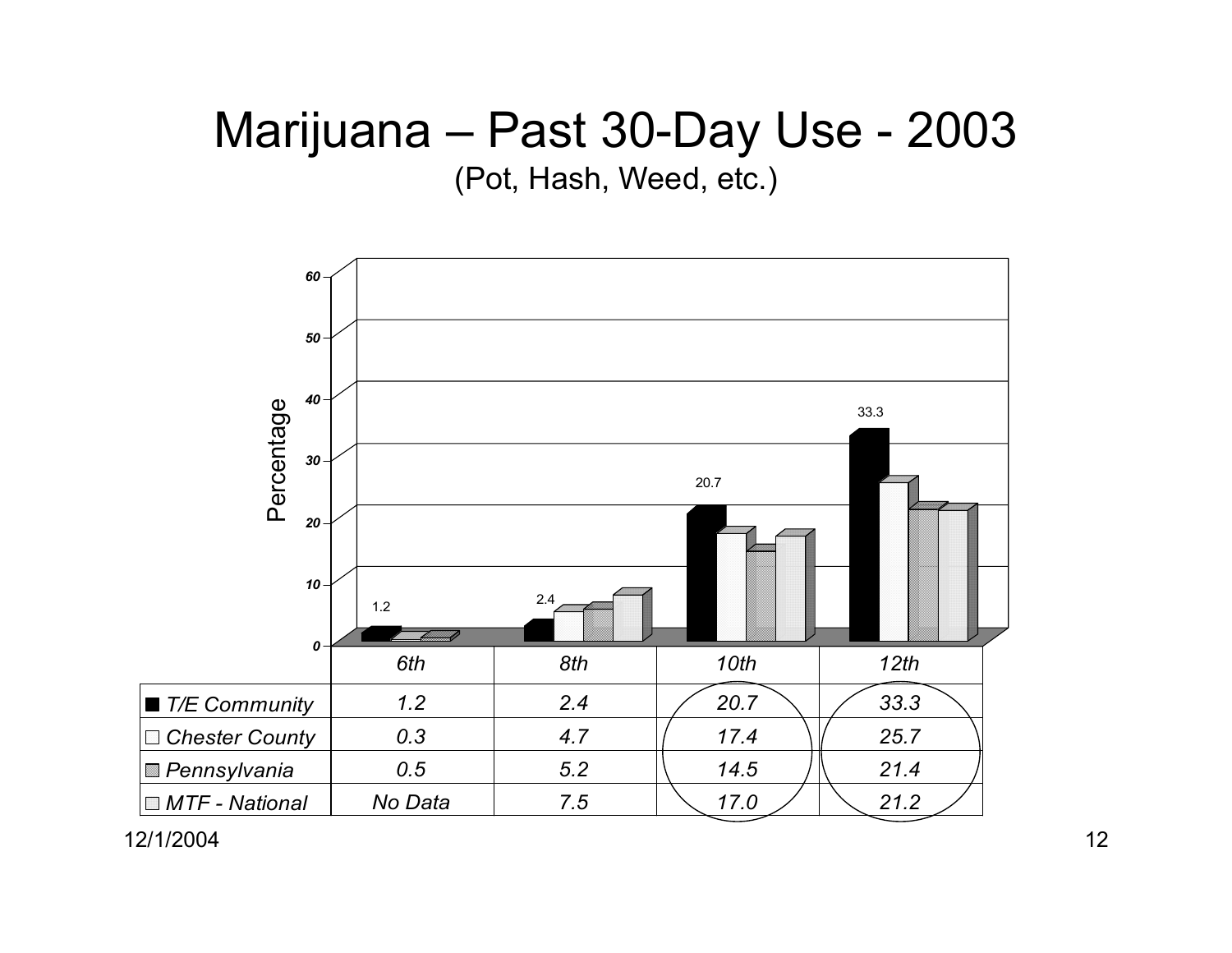### Inhalants – Past 30-Day Use – 2003

(Whippets, Butane, Paint Thinner or Glue to Sniff, etc.)

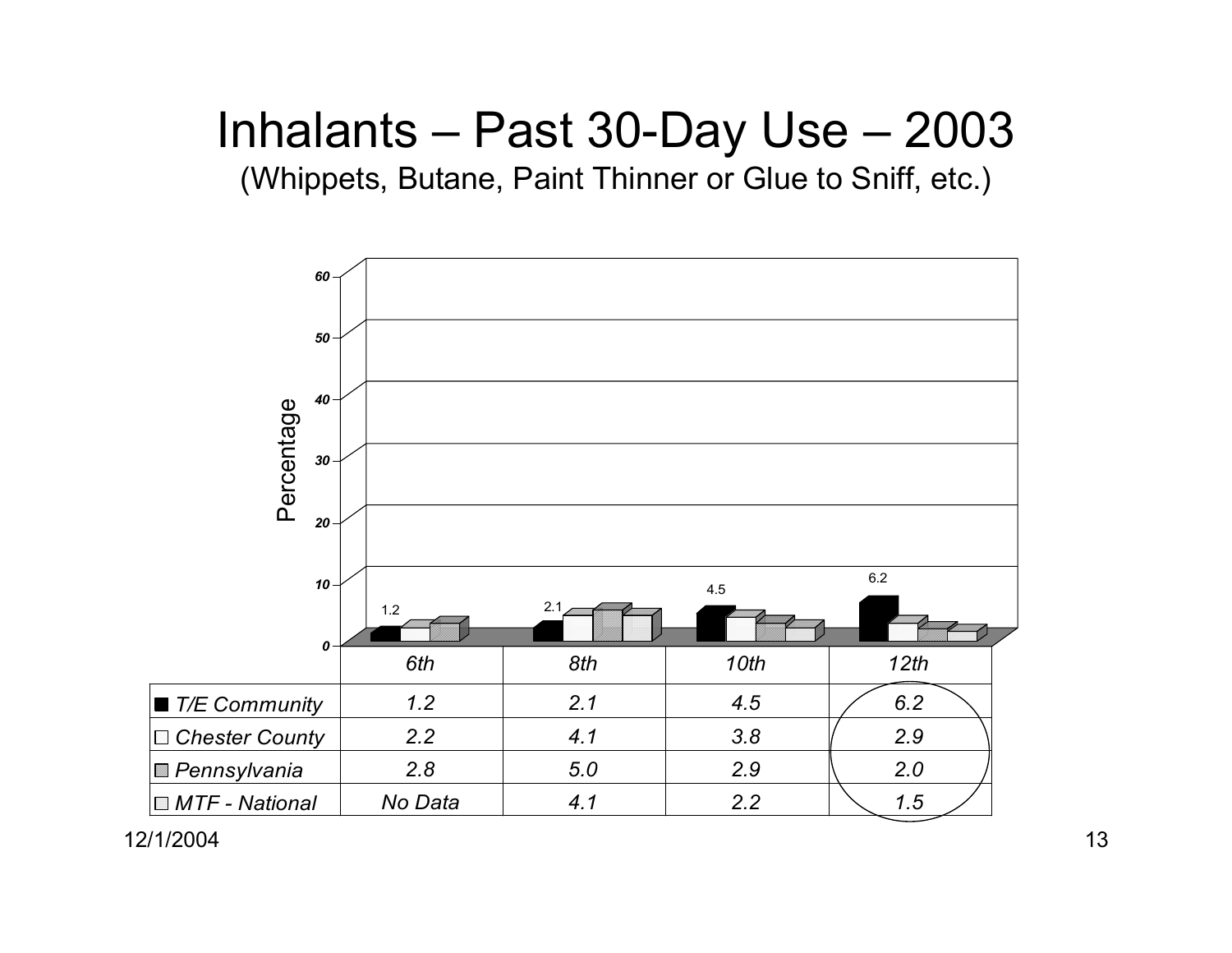## Cocaine – Past 30-Day Use – 2003

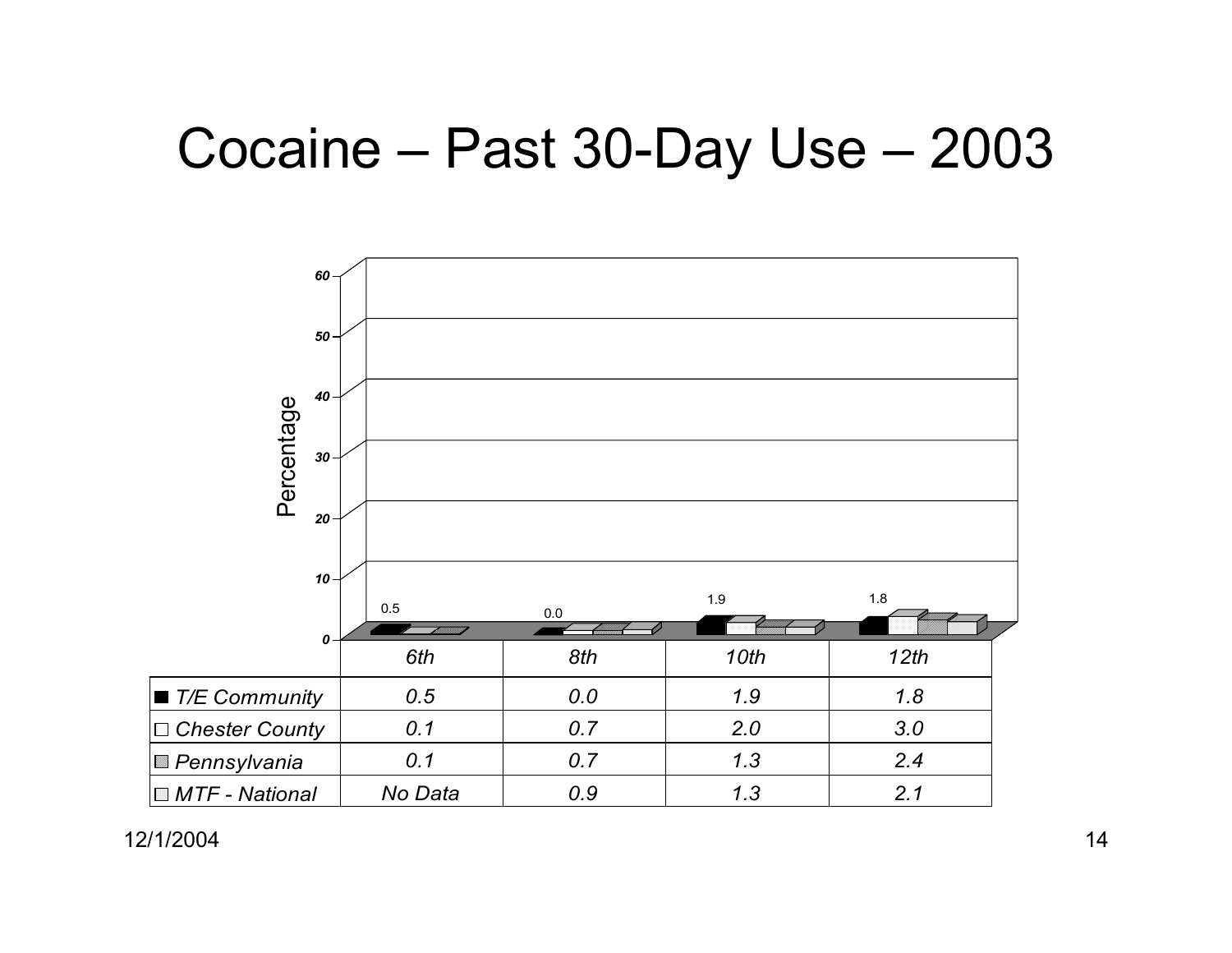#### Crack Cocaine – Past 30-Day Use – 2003

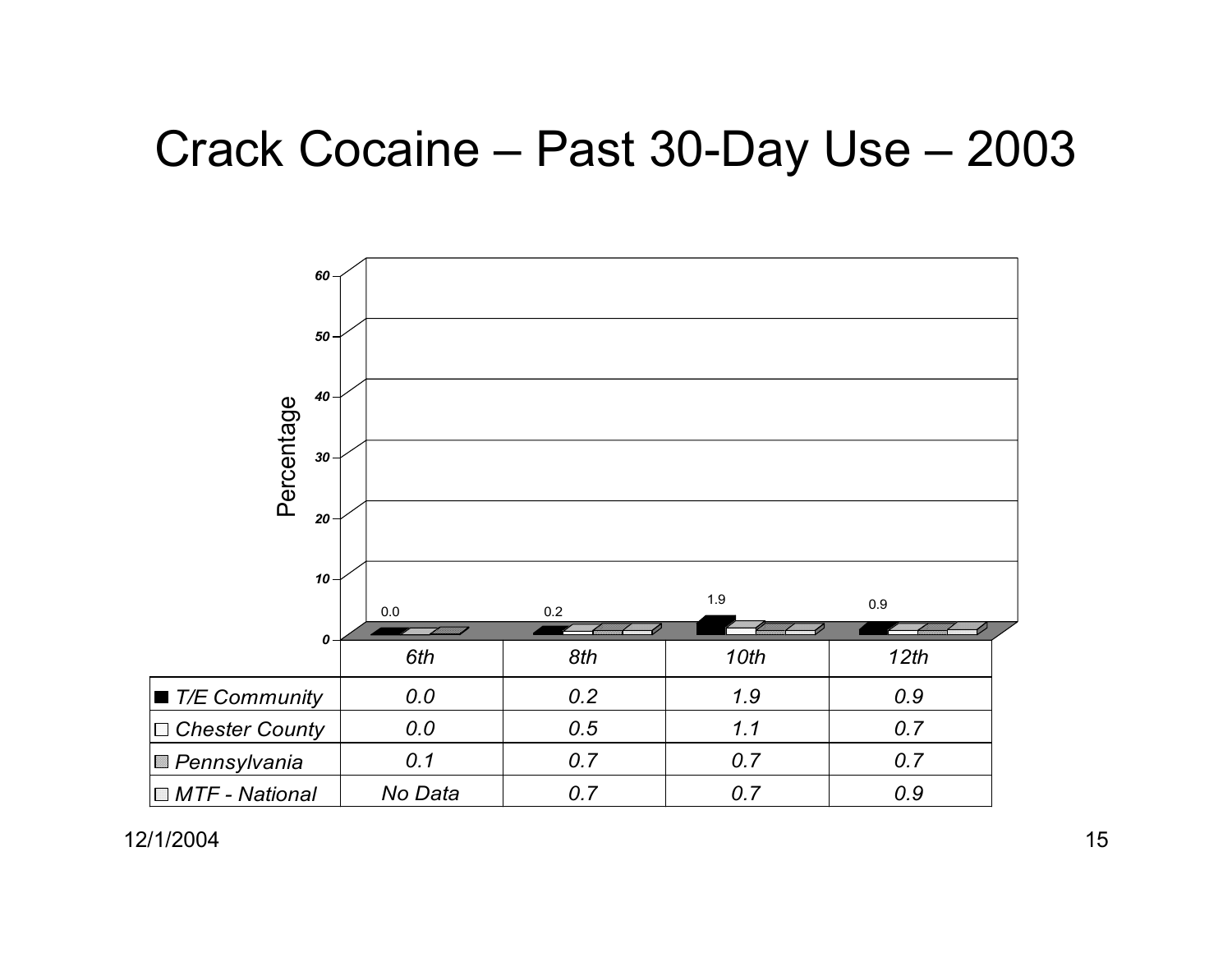## Heroin – Past 30-Day Use – 2003

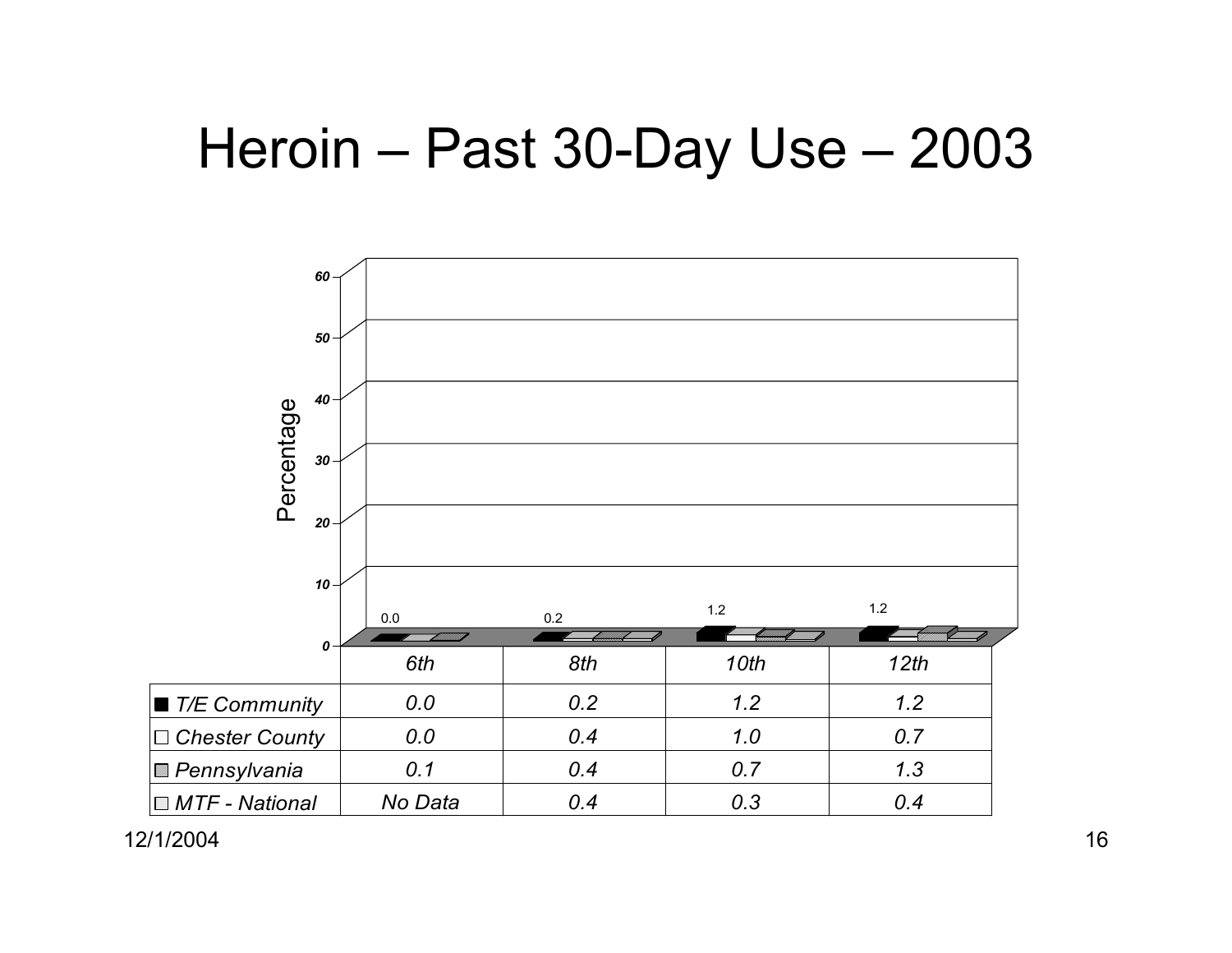#### Hallucinogens – Past 30-Day Use – 2003

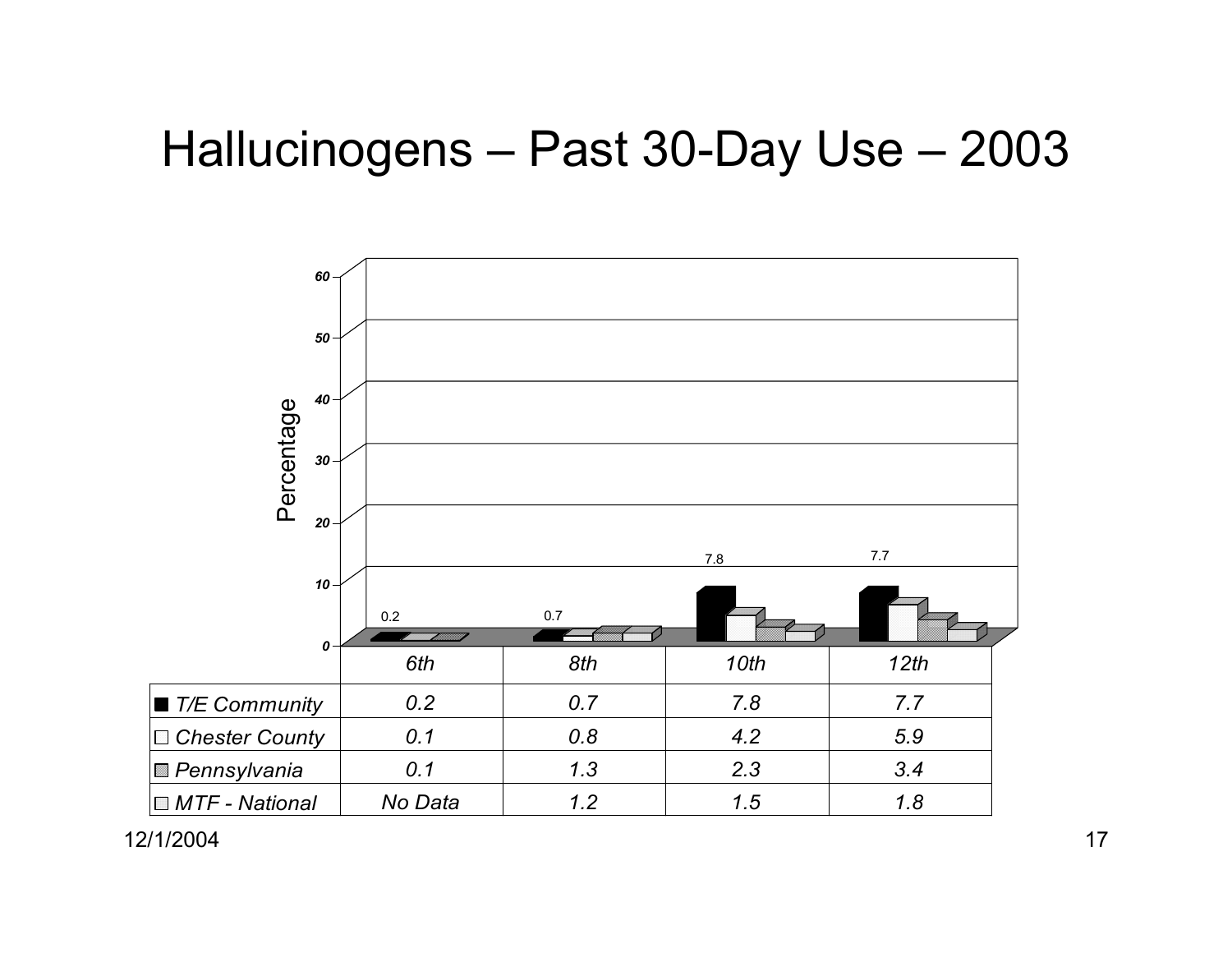#### Methamphetamine – Past 30-Day Use – 2003

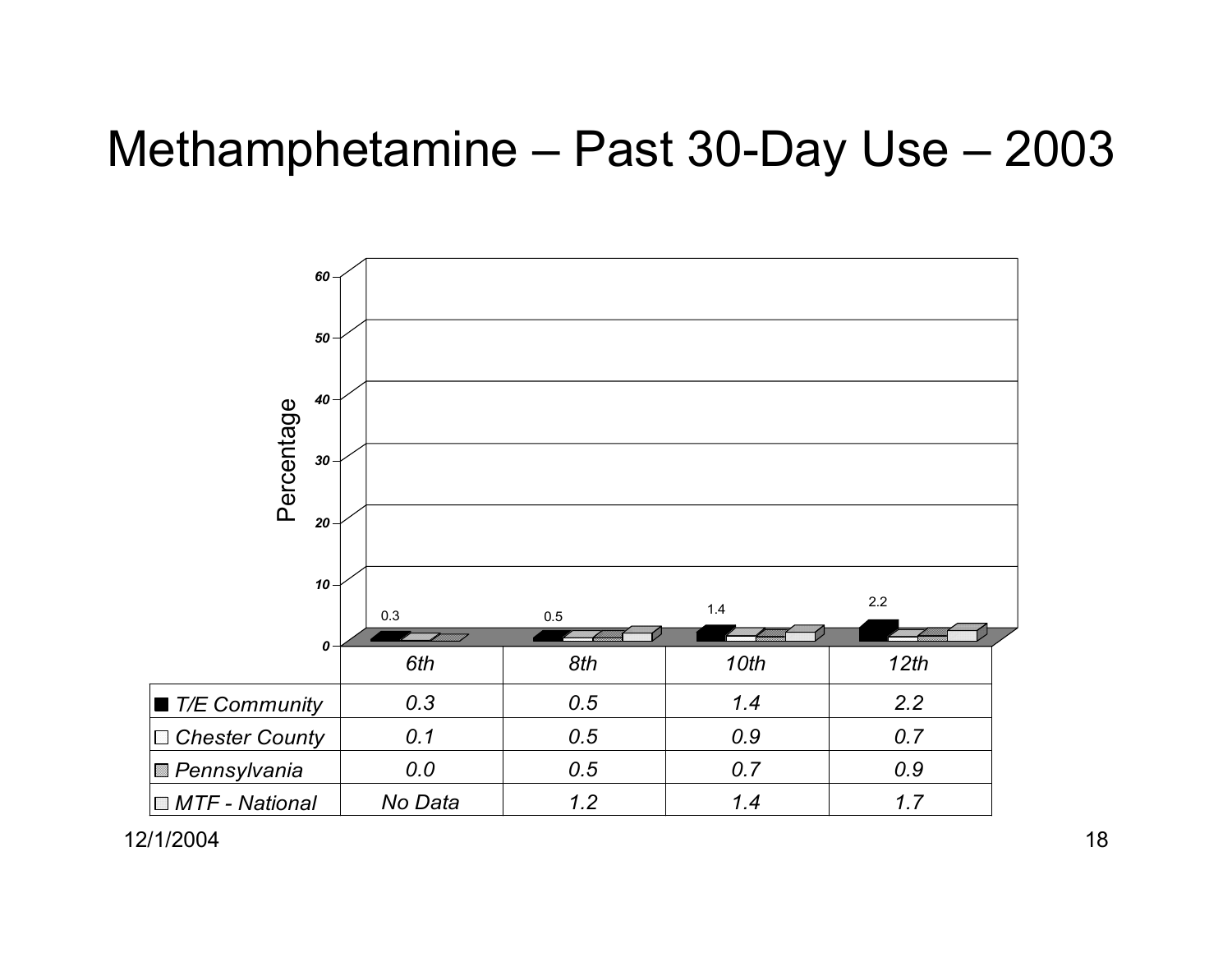## Ecstasy – Past 30-Day Use – 2003

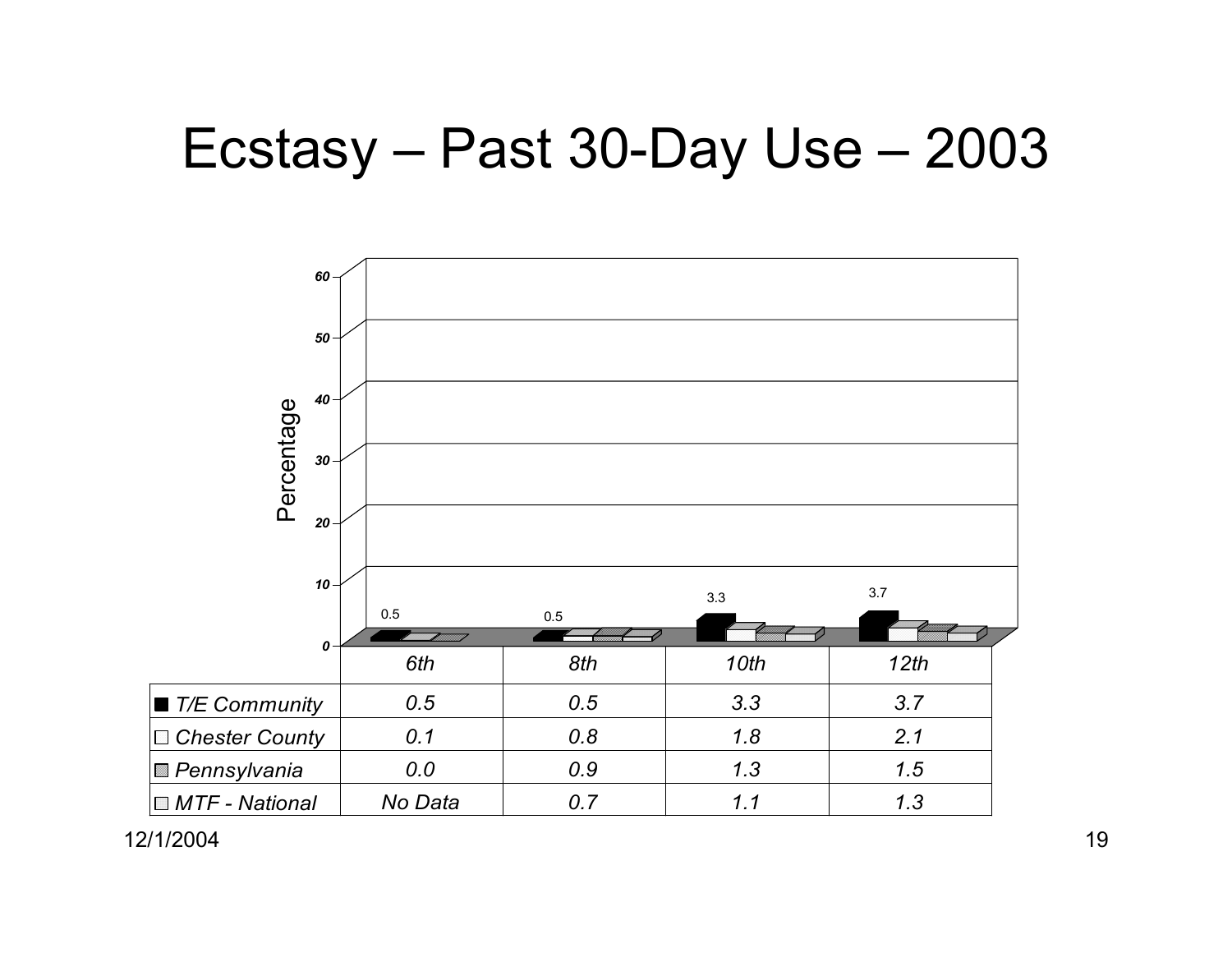## Steroids – Past 30-Day Use – 2003

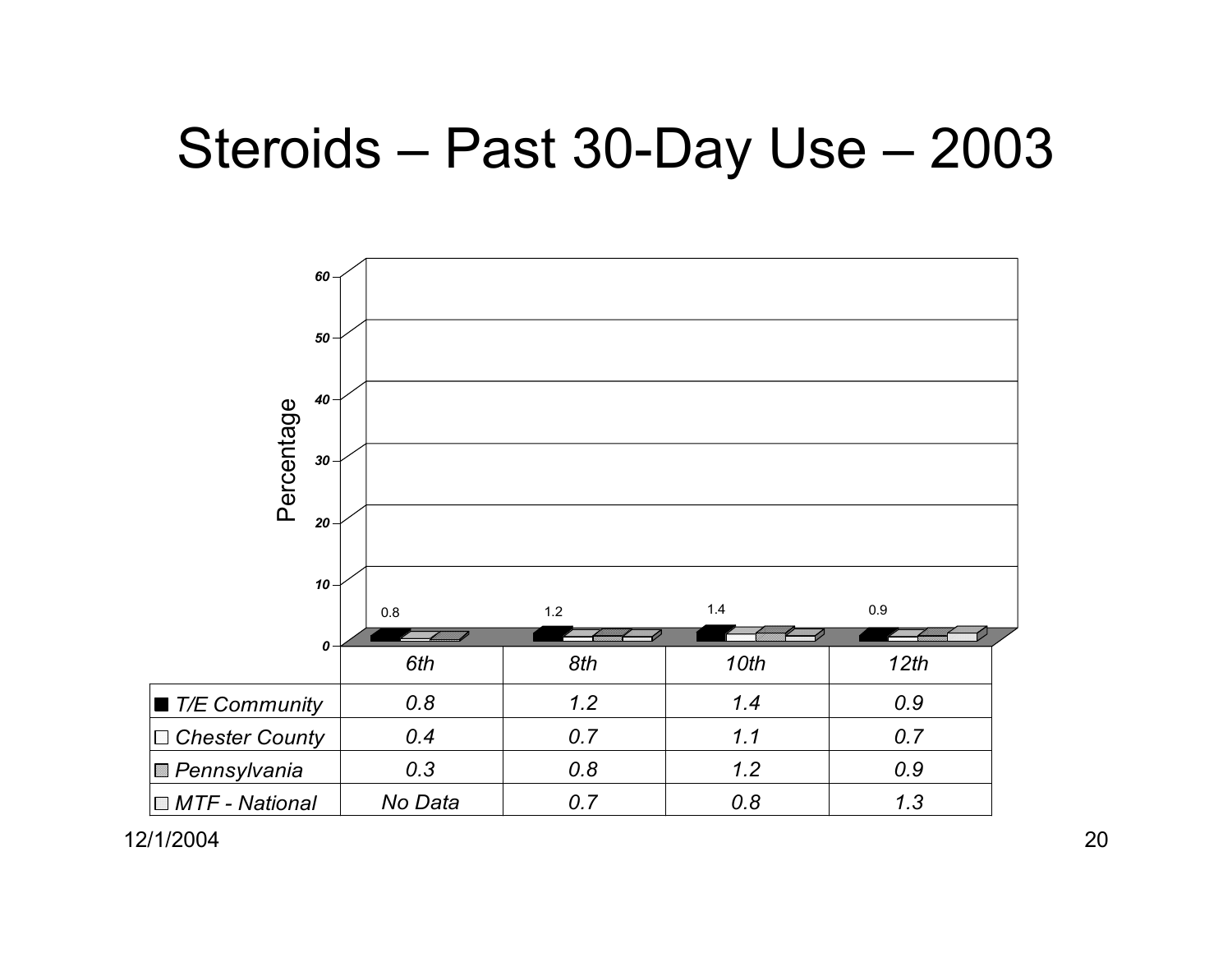### Any Illicit Drug (Other Than Marijuana) – Past 30-Day Use – 2003

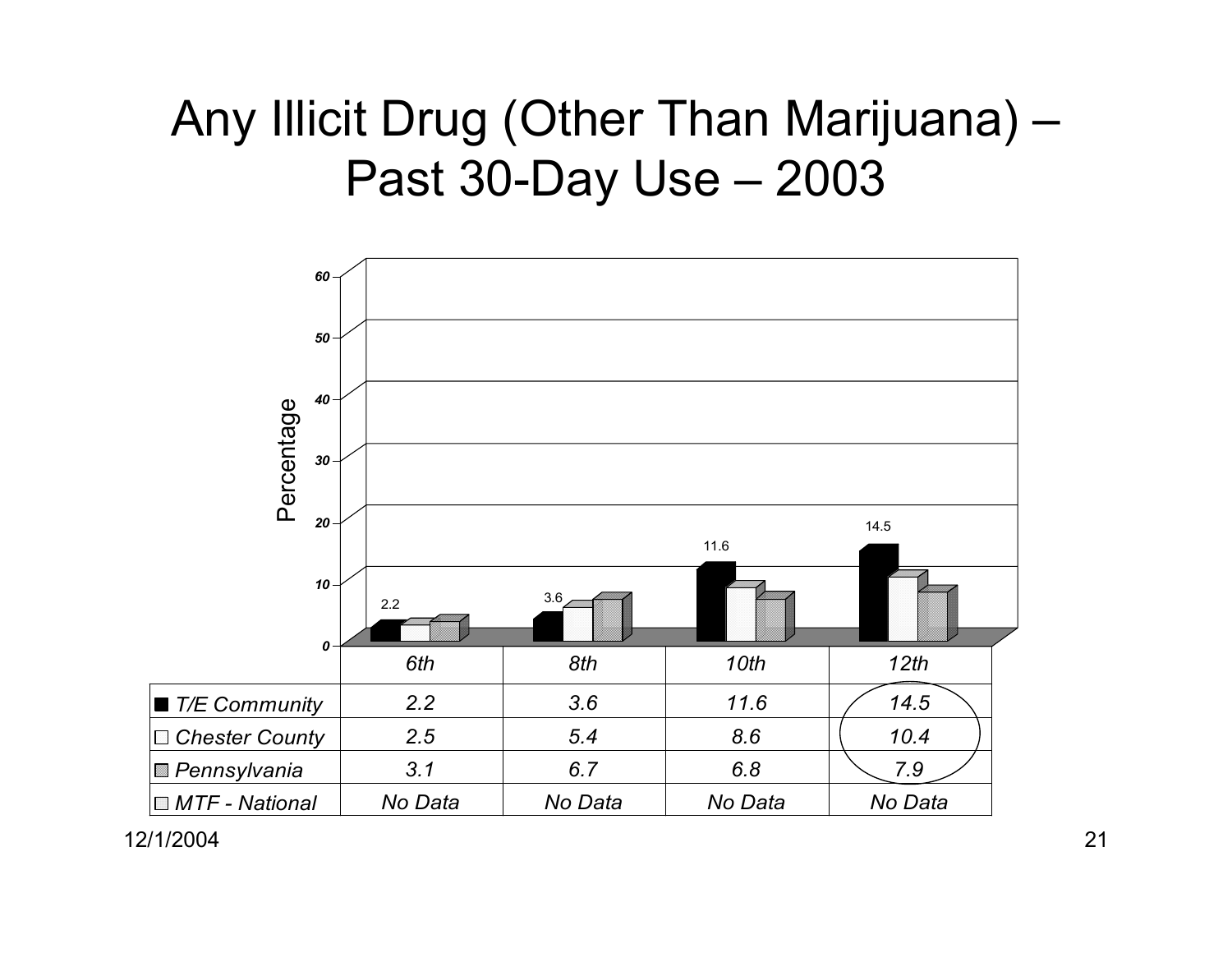## Being Drunk or High at School – Past 12 Months – 2003

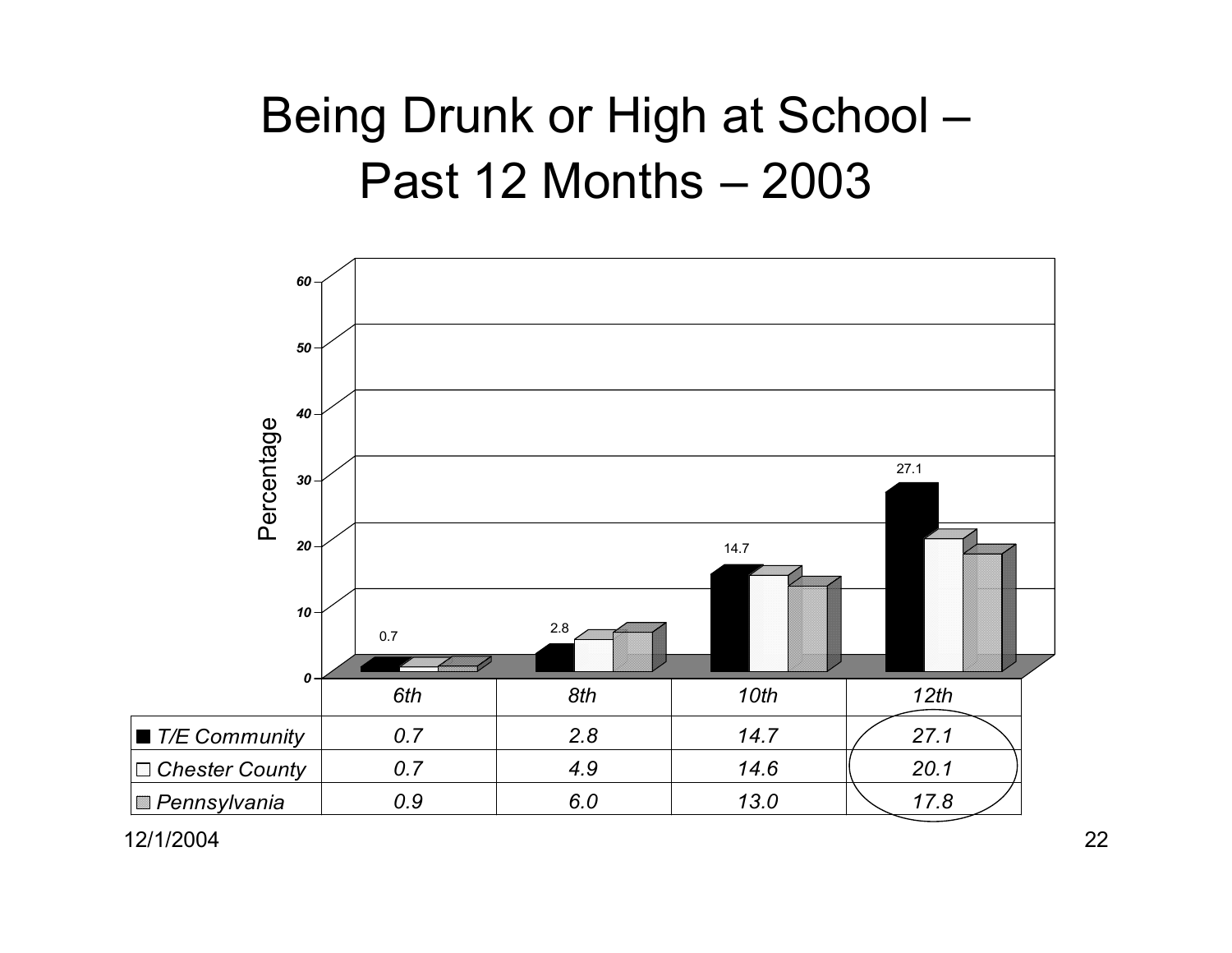## Selling Drugs – Past 12 Months – 2003

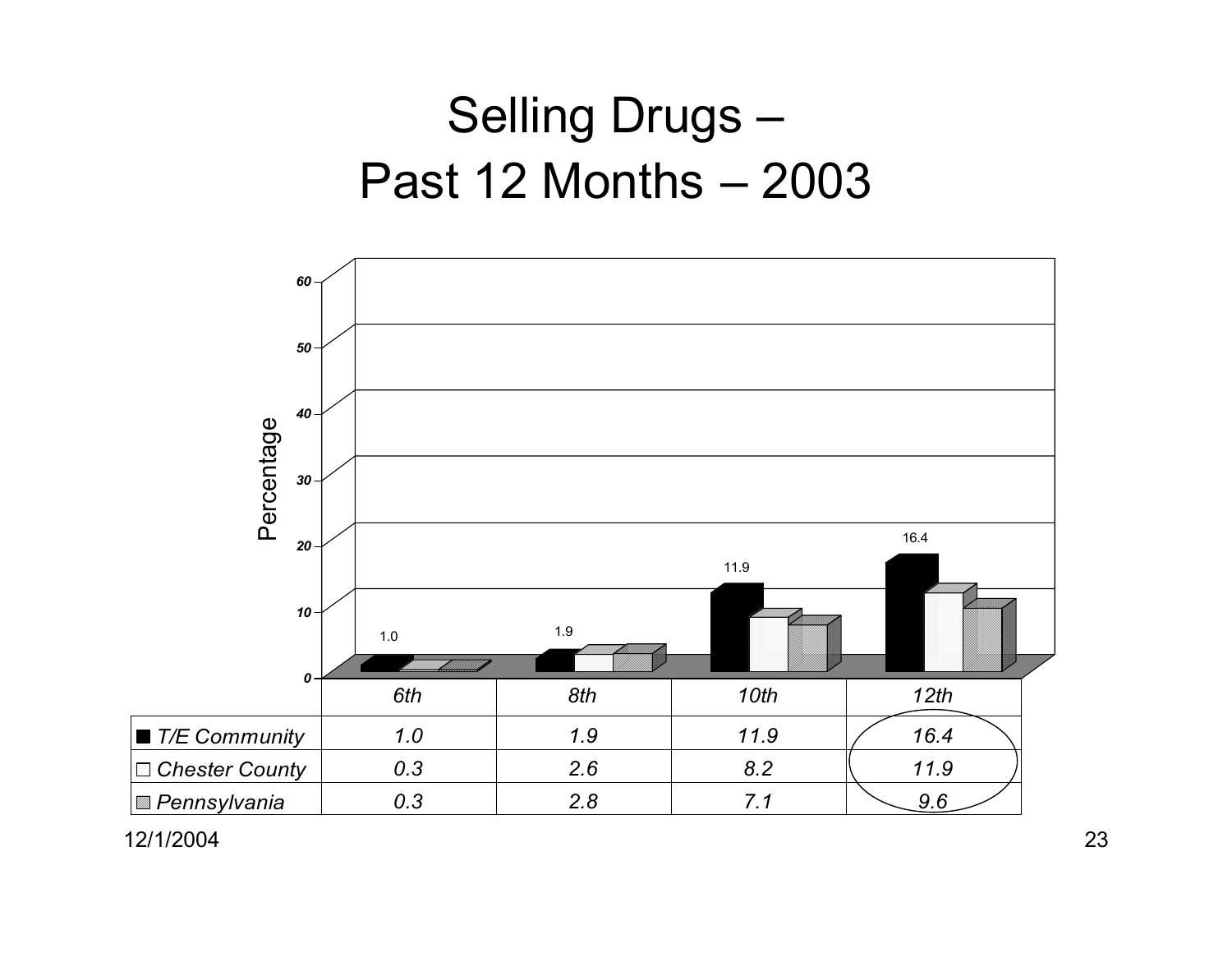## **T/E Community Results**

12/1/2004<sub>4</sub> Pennsylvania Youth Survey 24 Spring 1998 *Primary Prevention Awareness, Attitude and Use Survey (PPAAUS)* vs. Fall 2001 *Pennsylvania Youth Survey vs.* Fall 2003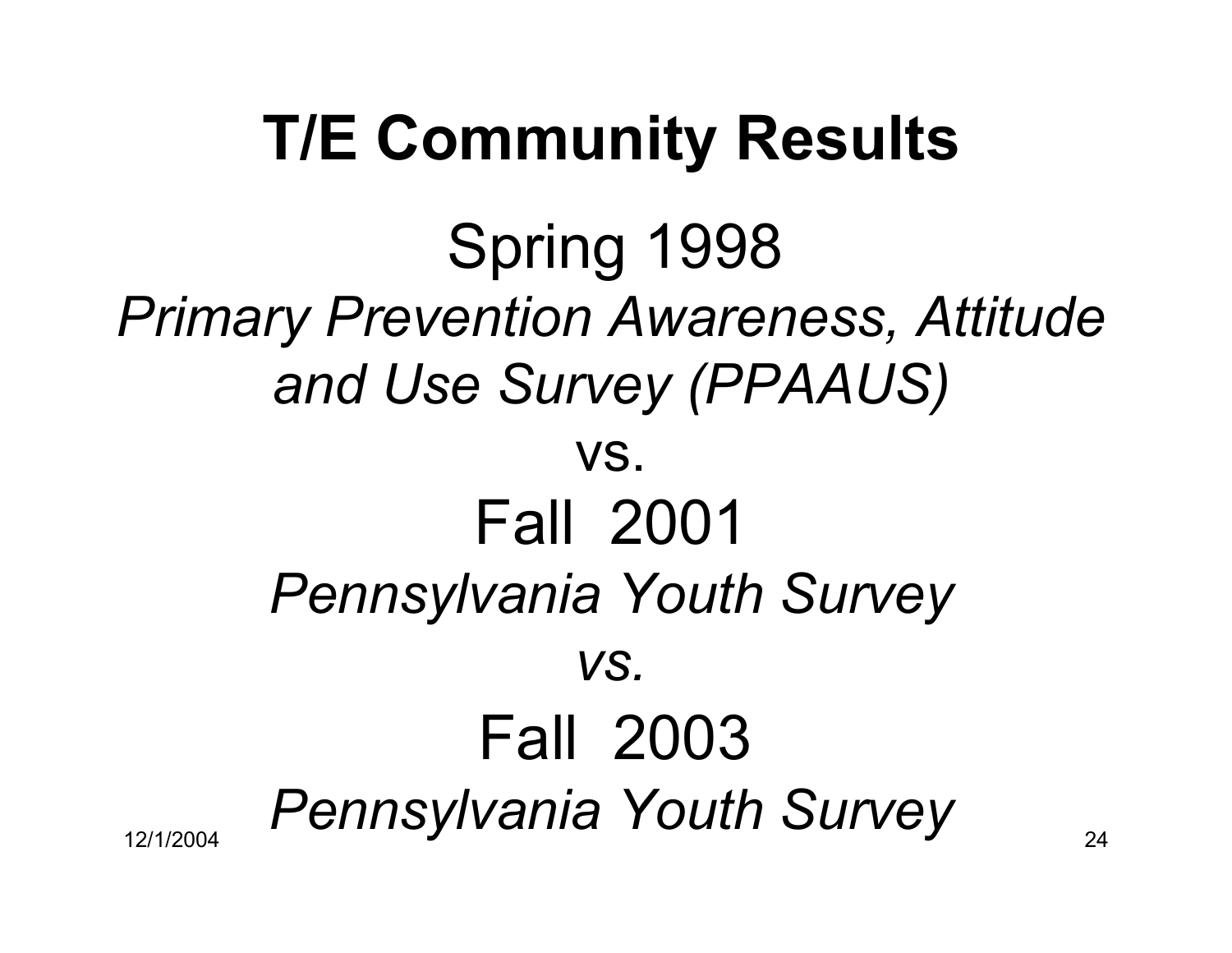### T/E Community 1998, 2001, 2003 – Alcohol Past 30-Day Use

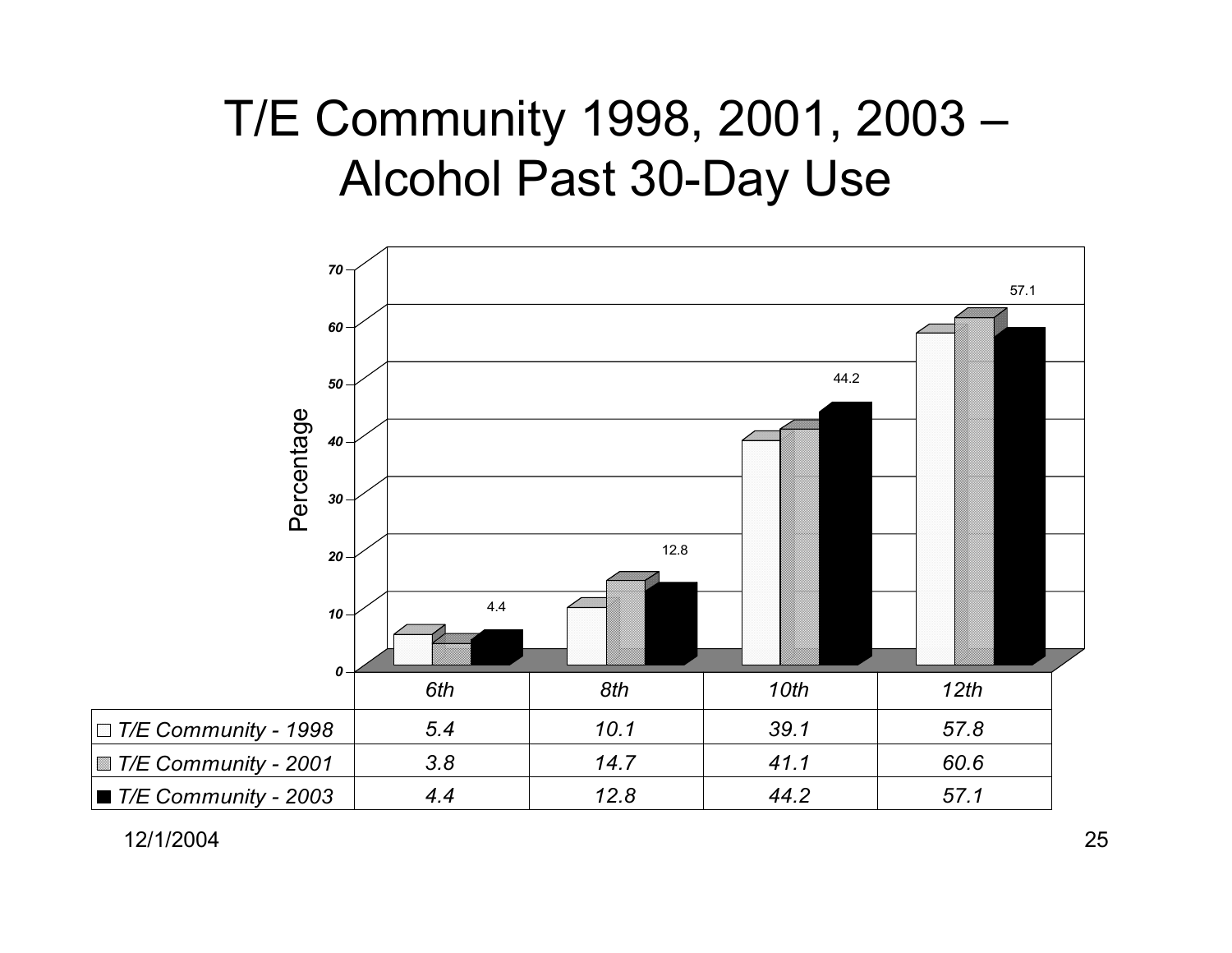## T/E Community 1998, 2001, 2003 – Binge Drinking

(Five or More Drinks in a Row in the Past Two Weeks)

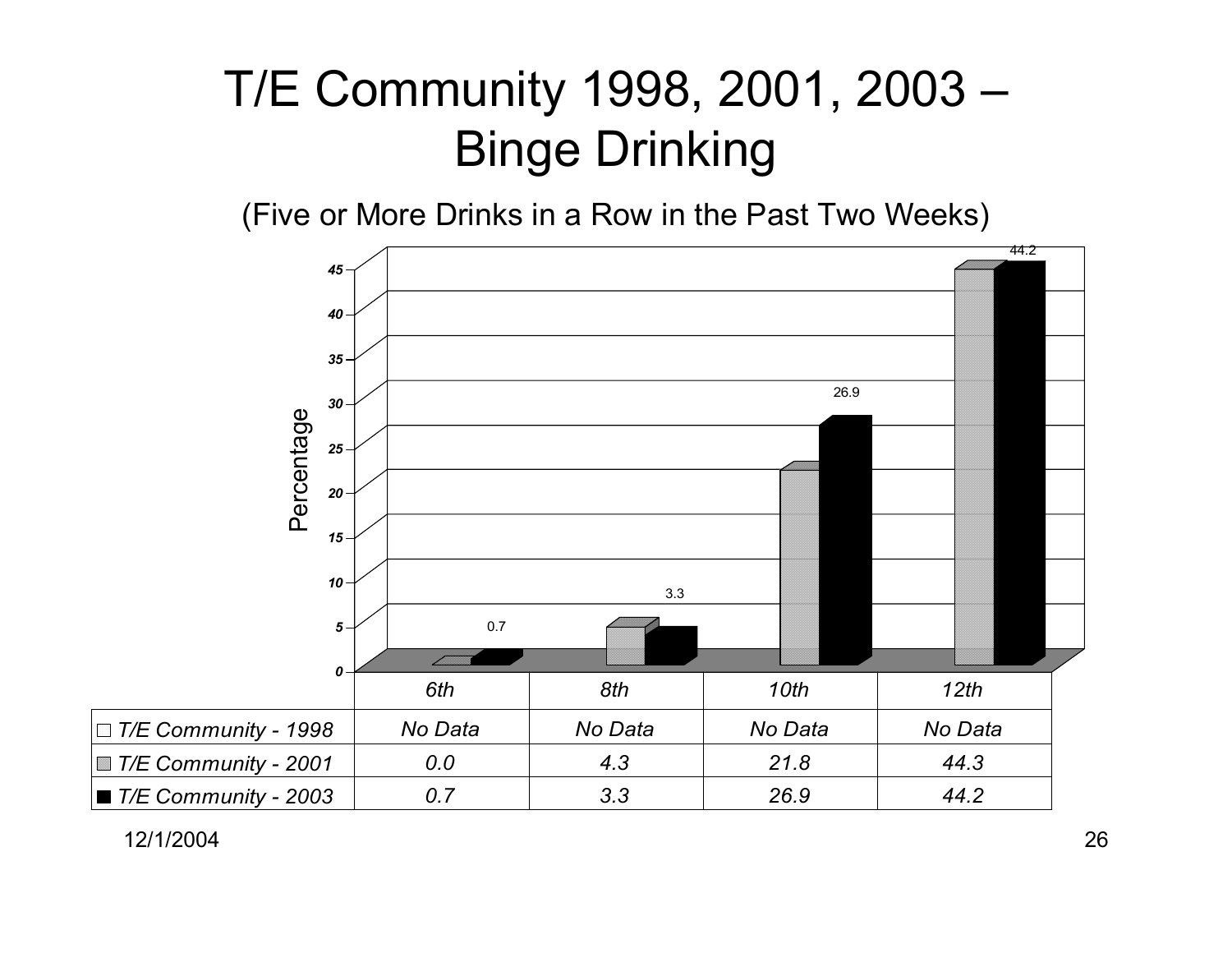### T/E Community 1998, 2001, 2003 – Cigarettes Past 30-Day Use

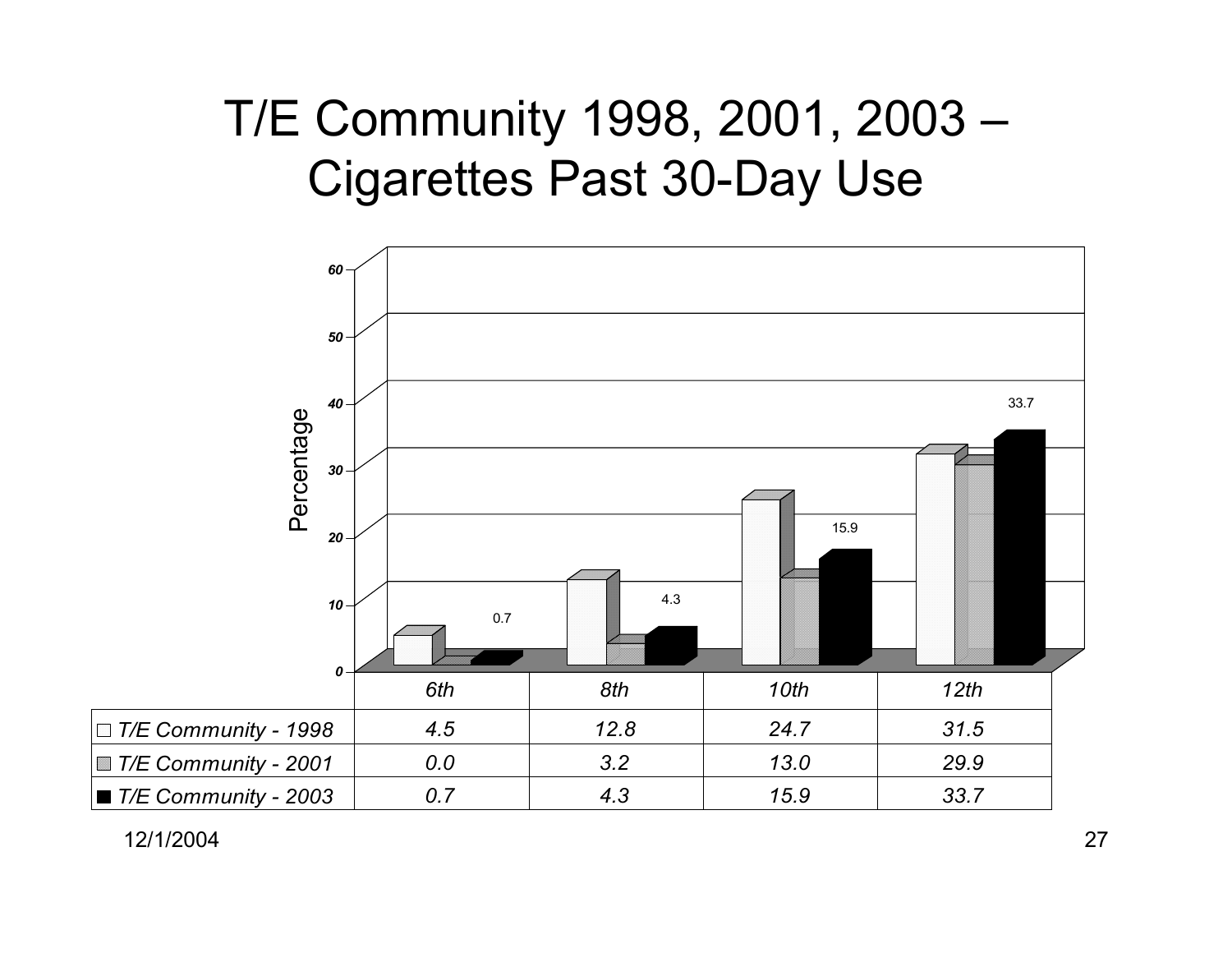### T/E Community 1998, 2001, 2003 – Marijuana Past 30-Day Use

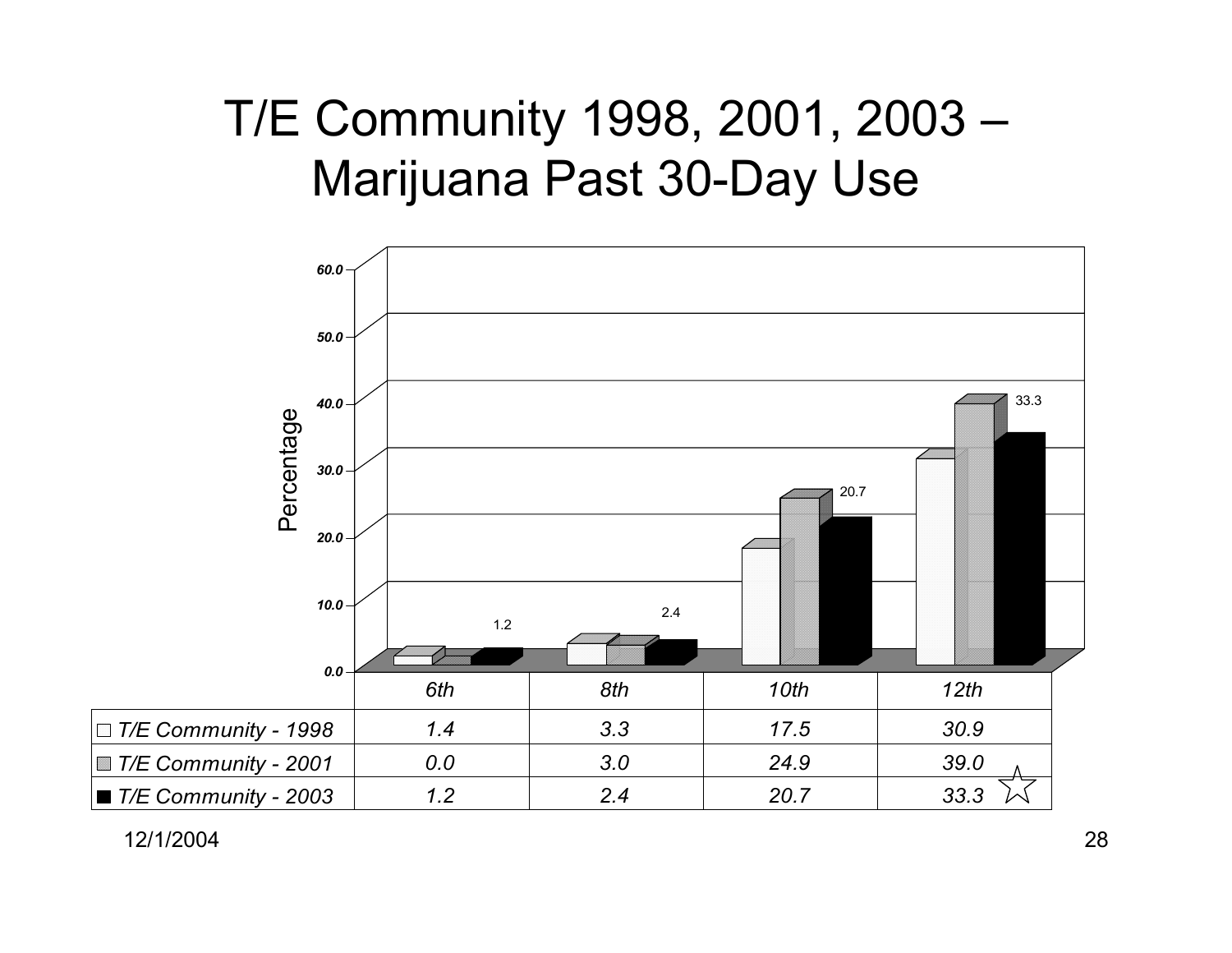### T/E Community 1998, 2001, 2003 – Inhalants Past 30-Day Use

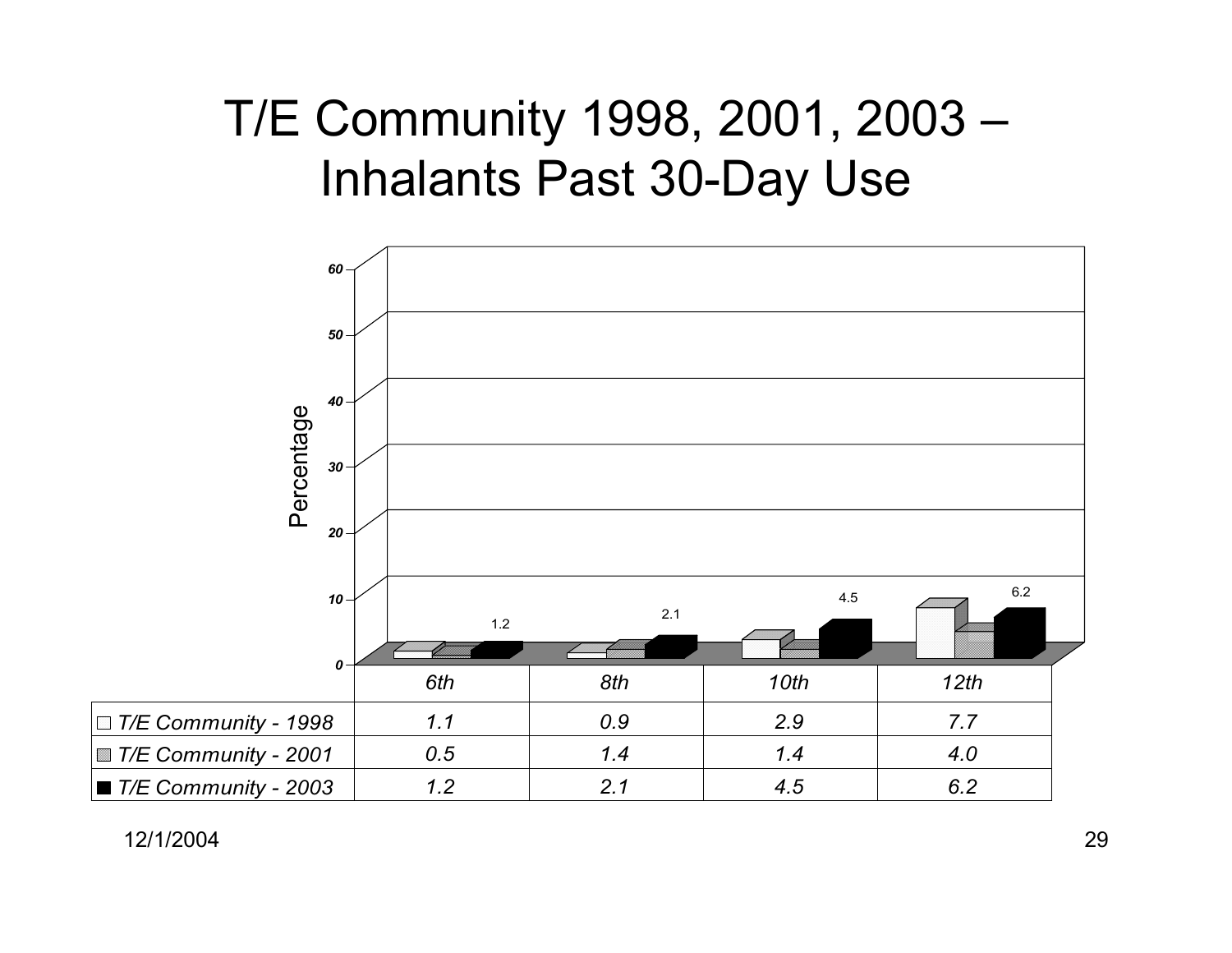### T/E Community 1998, 2001, 2003 – Cocaine Past 30-Day Use

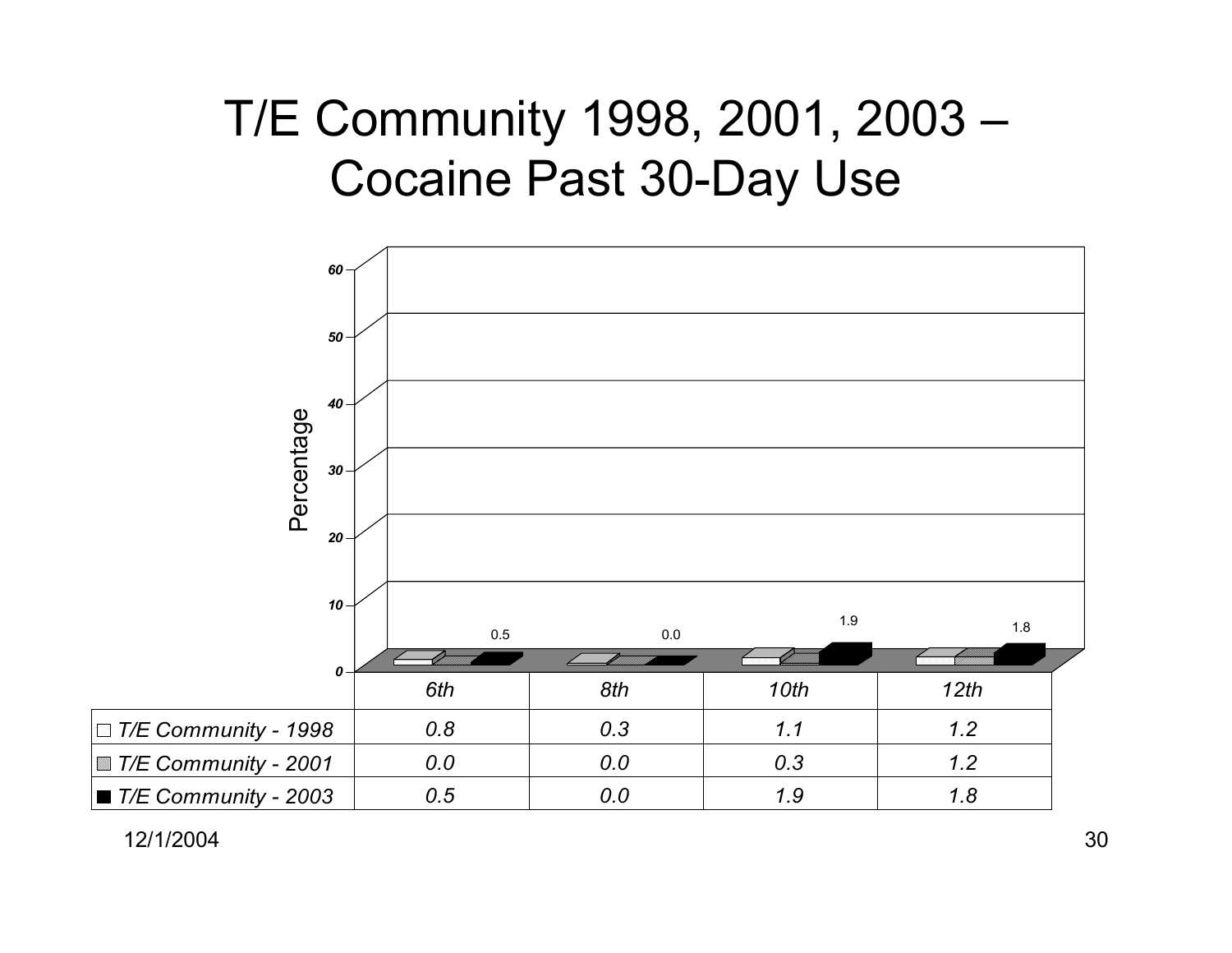### T/E Community 1998, 2001, 2003 – Crack Cocaine Past 30-Day Use

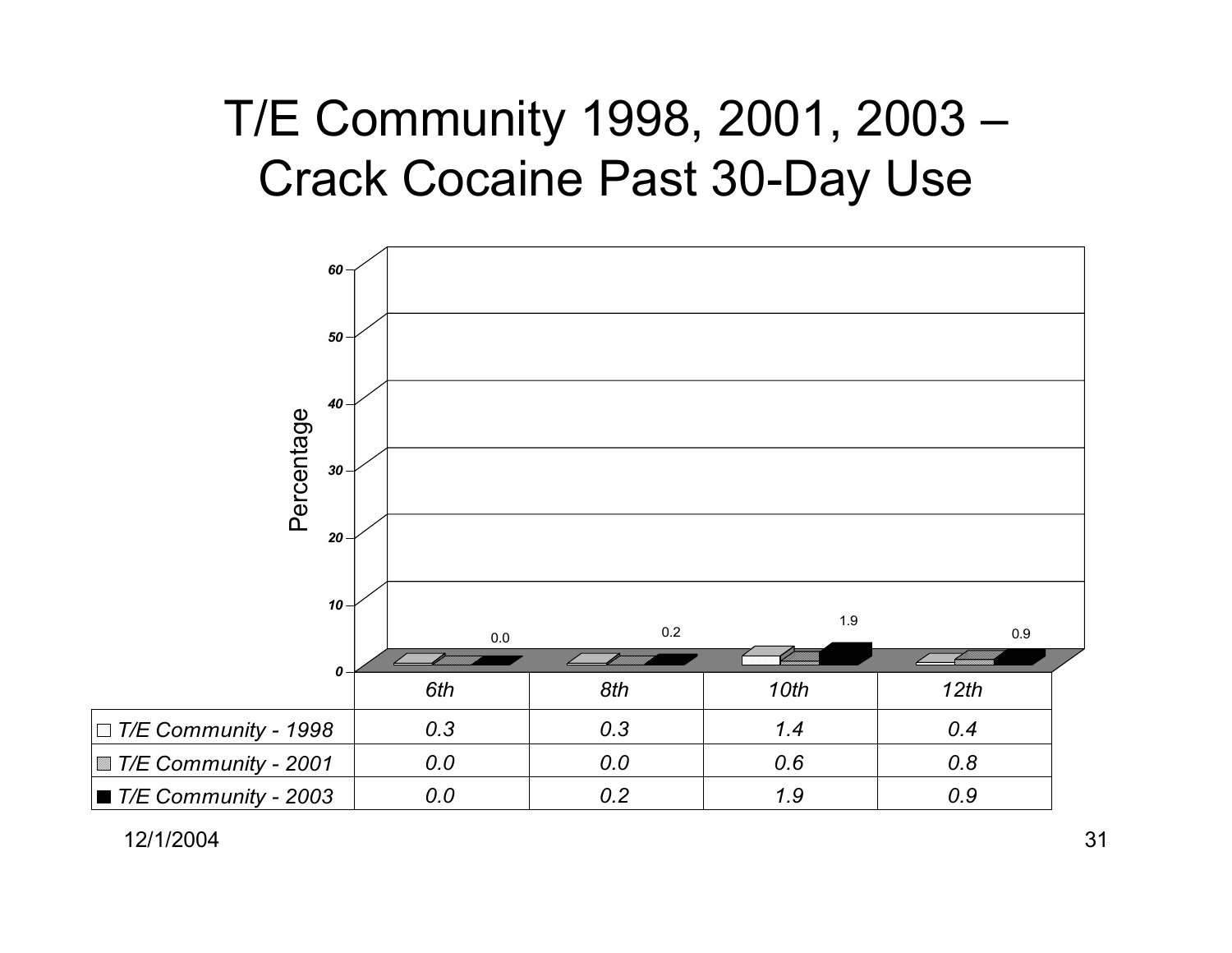### T/E Community 1998, 2001, 2003 – Heroin Past 30-Day Use

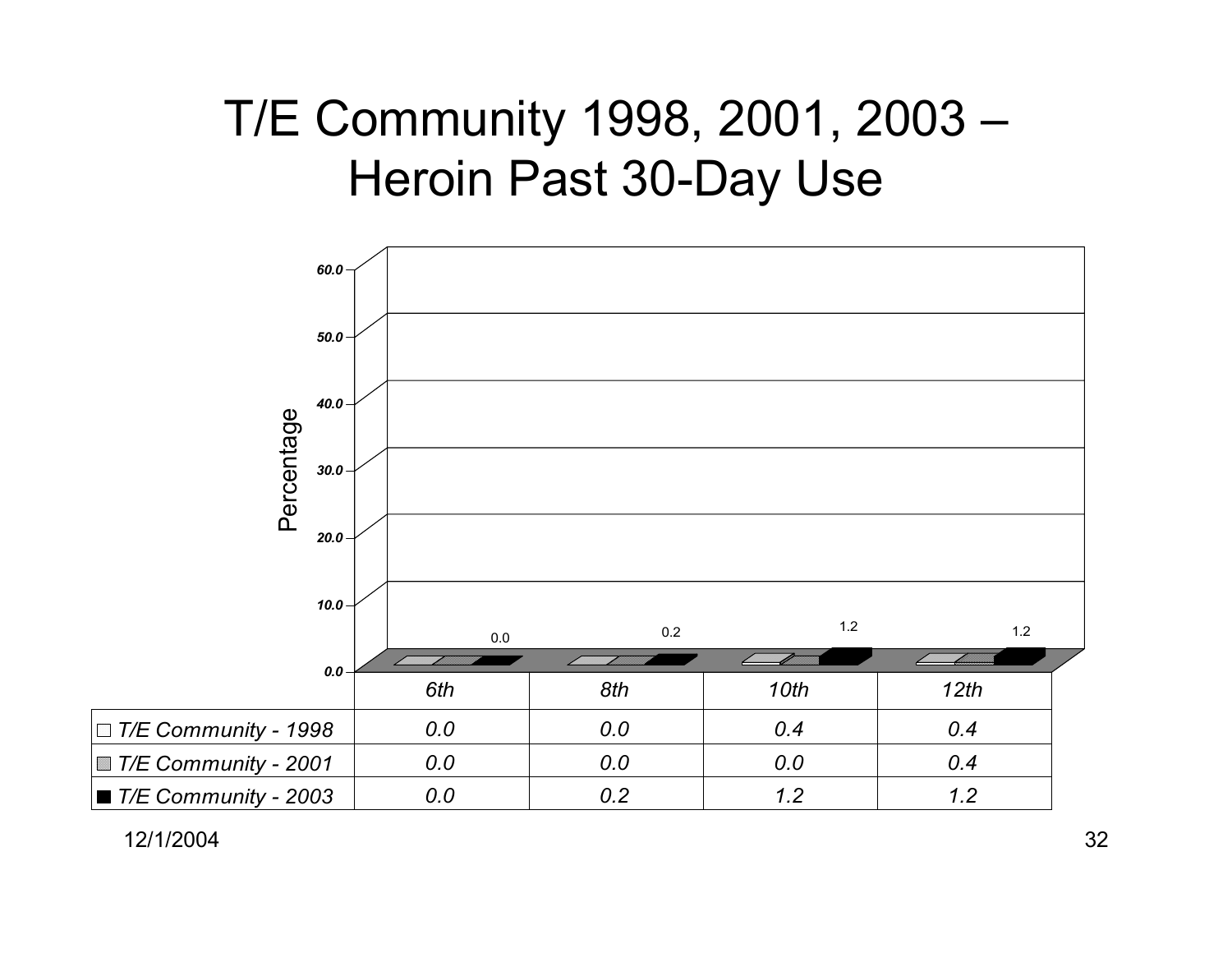### T/E Community 1998, 2001, 2003 – Hallucinogens Past 30-Day Use

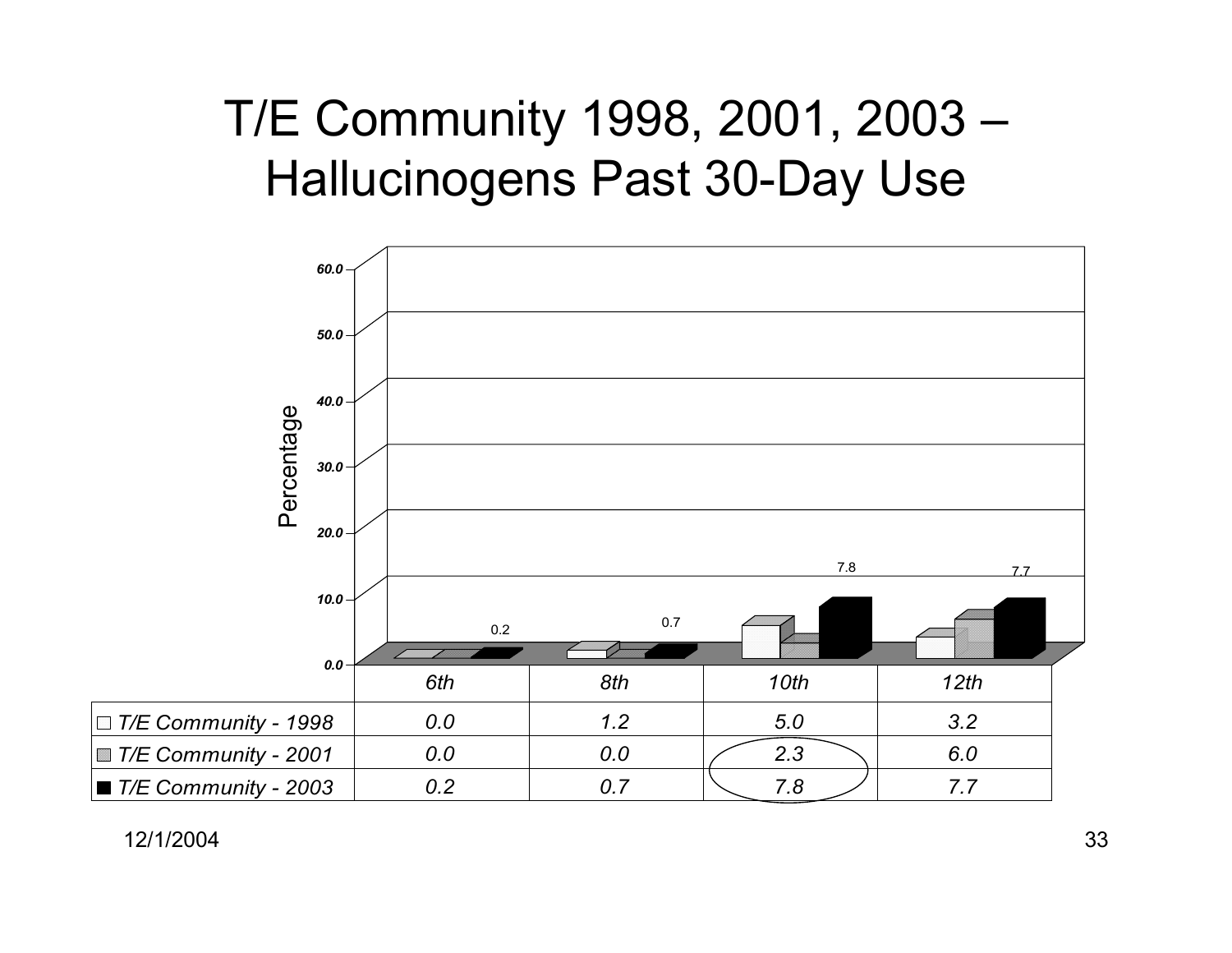### T/E Community 1998, 2001, 2003 – Methamphetamine Past 30-Day Use

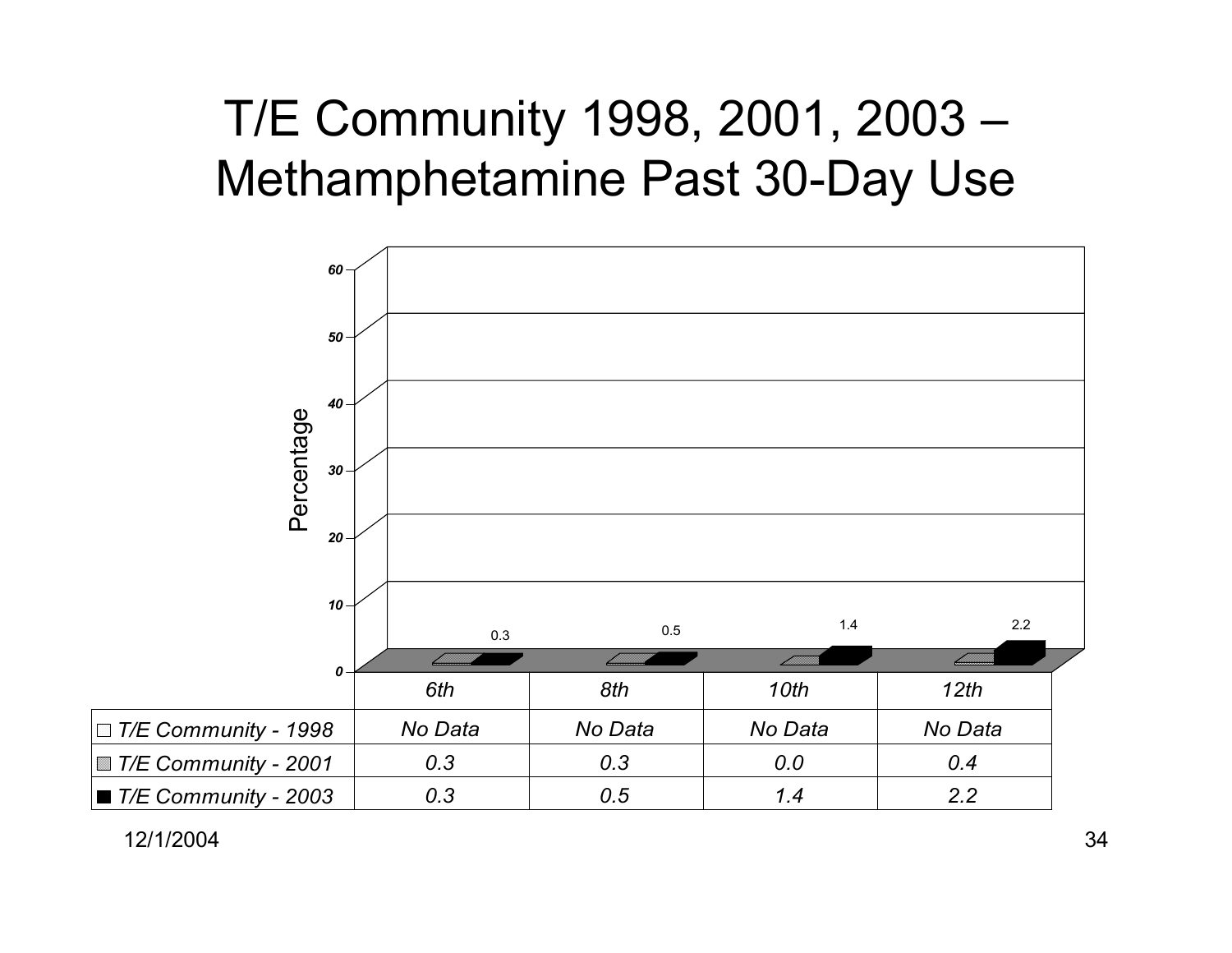### T/E Community 1998, 2001, 2003 – Steroids Past 30-Day Use

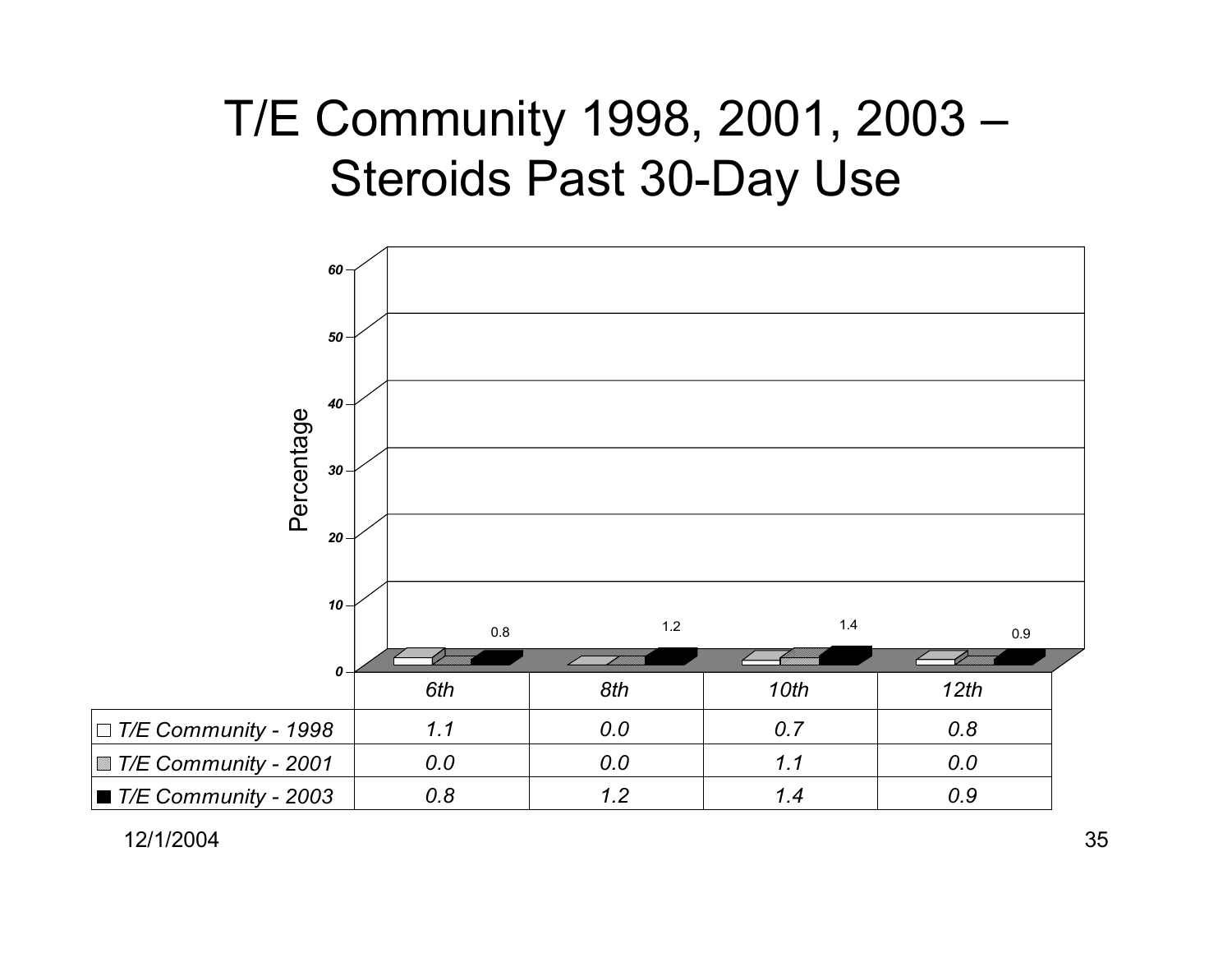### Being Drunk or High at School – Past 12 Months – 2001, 2003

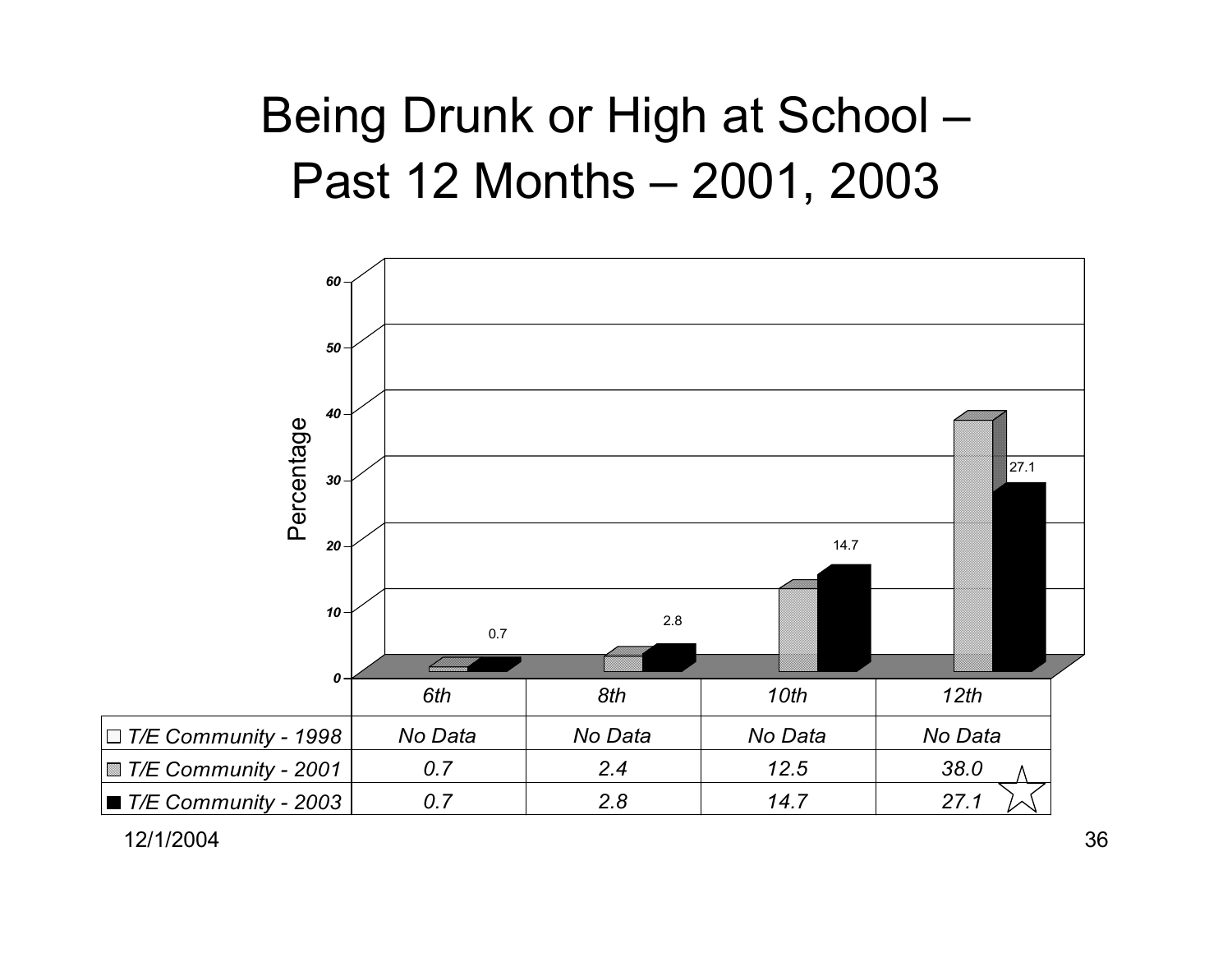## Selling Drugs – Past 12 Months – 2001, 2003

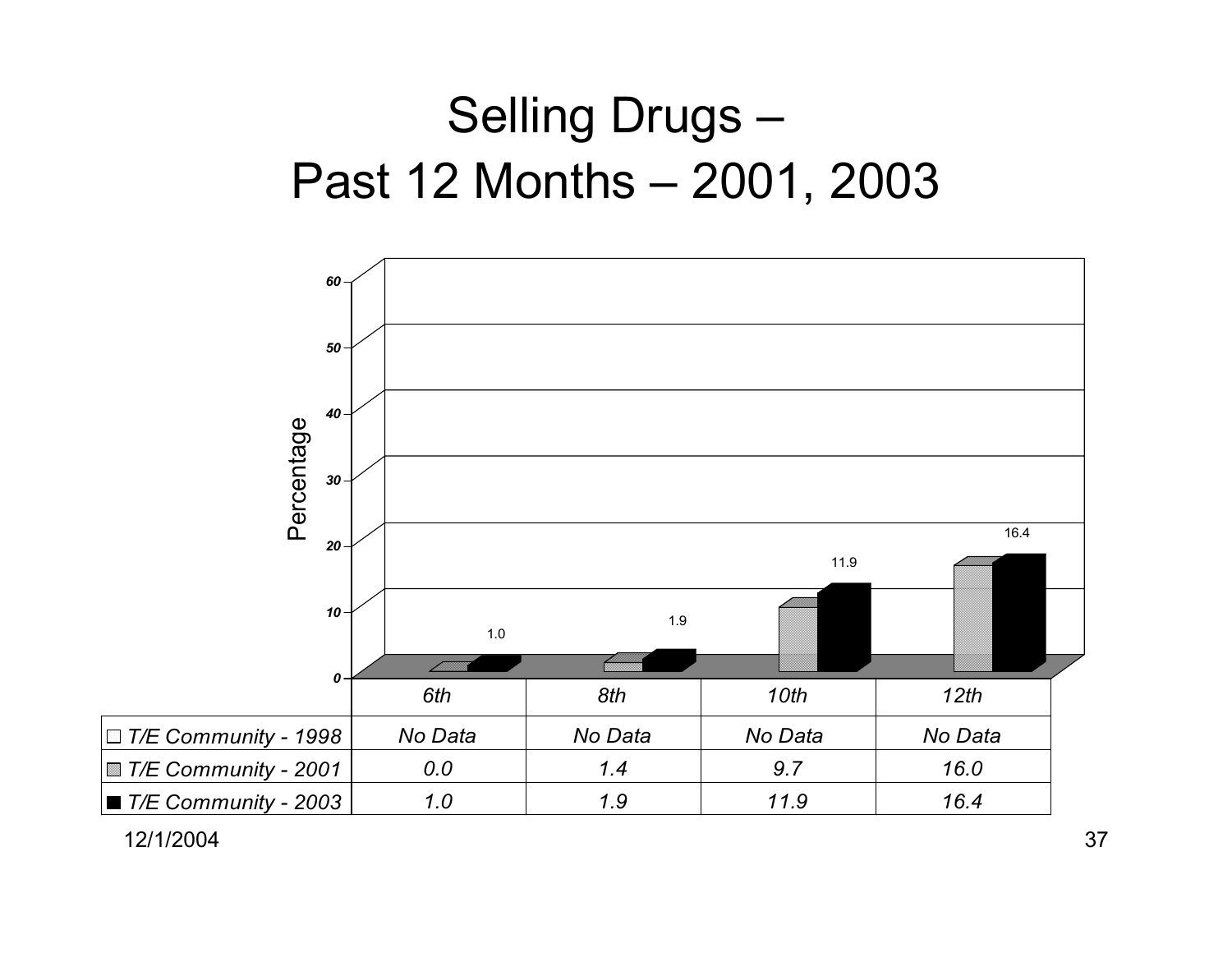#### Protective Factor Scale Scores - 2003T/E Community vs. Chester County

*Higher Scores are Preferable* 

|                                                       | <b>GRADE</b>    |                 |                  |                  |                |                        |                          |  |
|-------------------------------------------------------|-----------------|-----------------|------------------|------------------|----------------|------------------------|--------------------------|--|
| <b>PROTECTIVE FACTORS</b>                             | 6 <sup>th</sup> | 8 <sup>th</sup> | 10 <sup>th</sup> | 12 <sup>th</sup> | <b>Overall</b> | Change<br>from<br>2001 | County<br><b>Overall</b> |  |
| <b>Community Domain</b>                               |                 |                 |                  |                  |                |                        |                          |  |
| <b>Community Rewards for Prosocial Involvement</b>    | 64              | 52              | 46               | 44               | 52             | $(-1)$                 | 48                       |  |
| <b>Family Domain</b>                                  |                 |                 |                  |                  |                |                        |                          |  |
| <b>Family Attachment</b>                              | --              | --              | $-$              | $--$             | $- -$          |                        | 56                       |  |
| <b>Family Opportunities for Prosocial Involvement</b> |                 |                 |                  |                  |                |                        | 56                       |  |
| Family Rewards for Prosocial Involvement              |                 |                 |                  | --               |                |                        | 58                       |  |
| <b>School Domain</b>                                  |                 |                 |                  |                  |                |                        |                          |  |
| School Opportunities for Prosocial Involvement        | 67              | 65              | 64               | 65               | 65             | $(-1)$                 | 58                       |  |
| <b>School Rewards for Prosocial Involvement</b>       | 64              | 56              | 47               | 50               | 54             | $(-3)$                 | 49                       |  |
| <b>Individual/Peer Domain</b>                         |                 |                 |                  |                  |                |                        |                          |  |
| Religiosity                                           | 61              | 58              | 53               | 48               | 55             | $(-2)$                 | 53                       |  |
| <b>Social Skills</b>                                  | 70              | 60              | 48               | 43               | 56             | $(-1)$                 | 56                       |  |
| Belief in the Moral Order                             | 78              | 65              | 51               | 51               | 62             | $+5$                   | 60                       |  |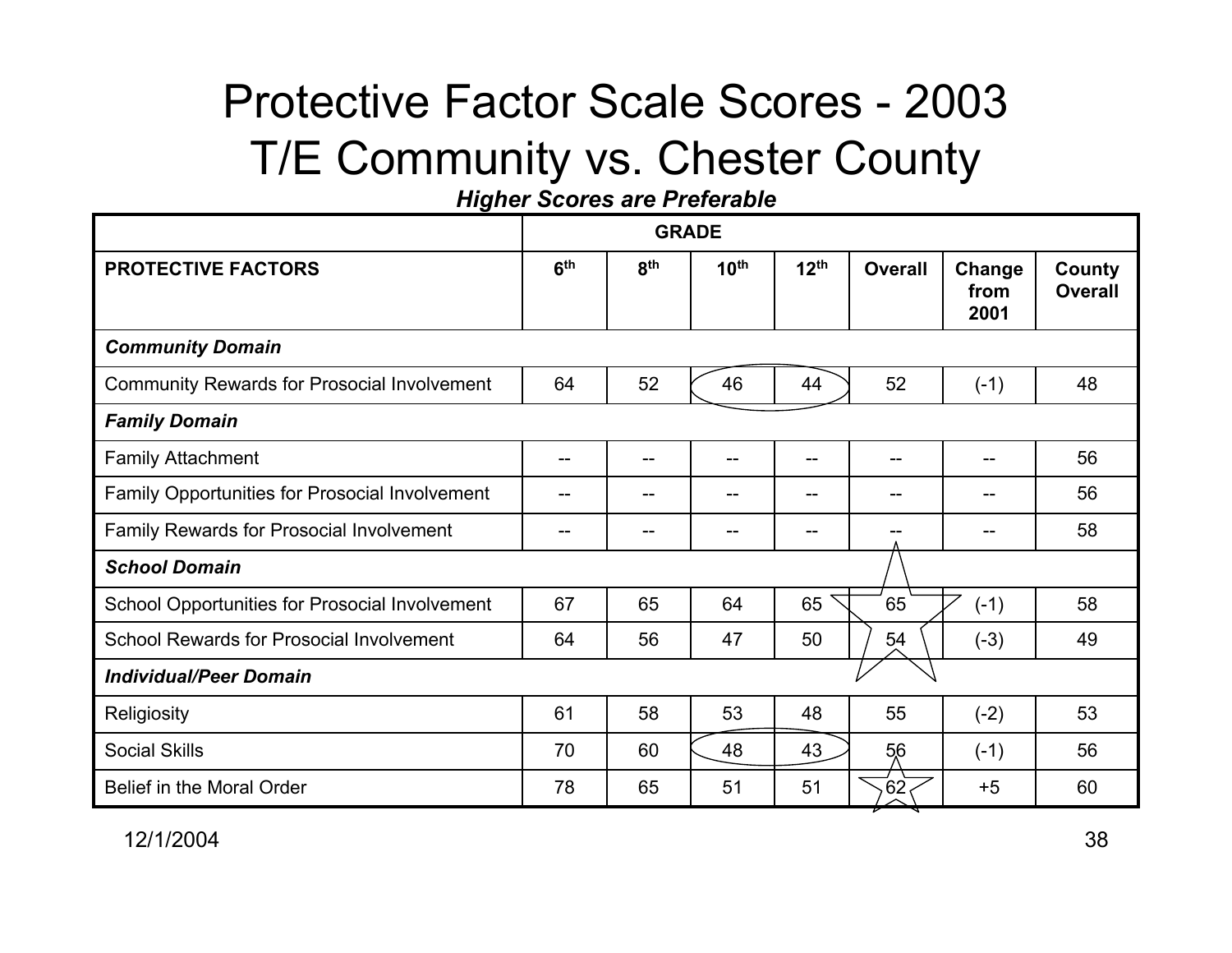#### Risk Factor Scale Scores - 2003T/E Community vs. Chester County

*Lower Scores are Preferable*

|                                                                   | <b>GRADE</b>    |                 |                  |                   |                |                        |                          |  |
|-------------------------------------------------------------------|-----------------|-----------------|------------------|-------------------|----------------|------------------------|--------------------------|--|
| <b>RISK FACTORS</b>                                               | 6 <sup>th</sup> | 8 <sup>th</sup> | 10 <sup>th</sup> | 12 <sup>th</sup>  | <b>Overall</b> | Change<br>from<br>2001 | County<br><b>Overall</b> |  |
| <b>Community Domain</b>                                           |                 |                 |                  |                   |                |                        |                          |  |
| Low Neighborhood Attachment                                       | 32              | 41              | 47               | 52                | 43             | $+1$                   | 46                       |  |
| <b>Community Disorganization</b>                                  | 32              | 40              | 47               | 48                | 41             | $+7$                   | 46                       |  |
| <b>Personal Transitions and Mobility</b>                          | 49              | 46              | 52               | 46                | 49             | $+9$                   | 54                       |  |
| Laws and Norms Favorable to Drug Use and<br><b>Firearms</b>       | 20              | 36              | 55               | 64                | 43             | $+3$                   | 46                       |  |
| Perceived Availability of Drugs and Firearms                      | 14              | 26              | 47               | 55                | 34             | $+1$                   | 34                       |  |
| <b>Family Domain</b>                                              |                 |                 |                  |                   |                |                        |                          |  |
| Poor Family Supervision                                           |                 |                 |                  |                   |                |                        | 45                       |  |
| Poor Family Discipline                                            |                 |                 |                  |                   |                |                        | 42                       |  |
| Family History of Antisocial Behavior                             |                 |                 |                  | $\qquad \qquad -$ | $-$            | --                     | 37                       |  |
| Parental Attitudes Favorable toward ATOD Use                      |                 |                 |                  |                   |                |                        | 44                       |  |
| Parental Attitudes Favorable toward Antisocial<br><b>Behavior</b> |                 |                 |                  |                   |                |                        | 47                       |  |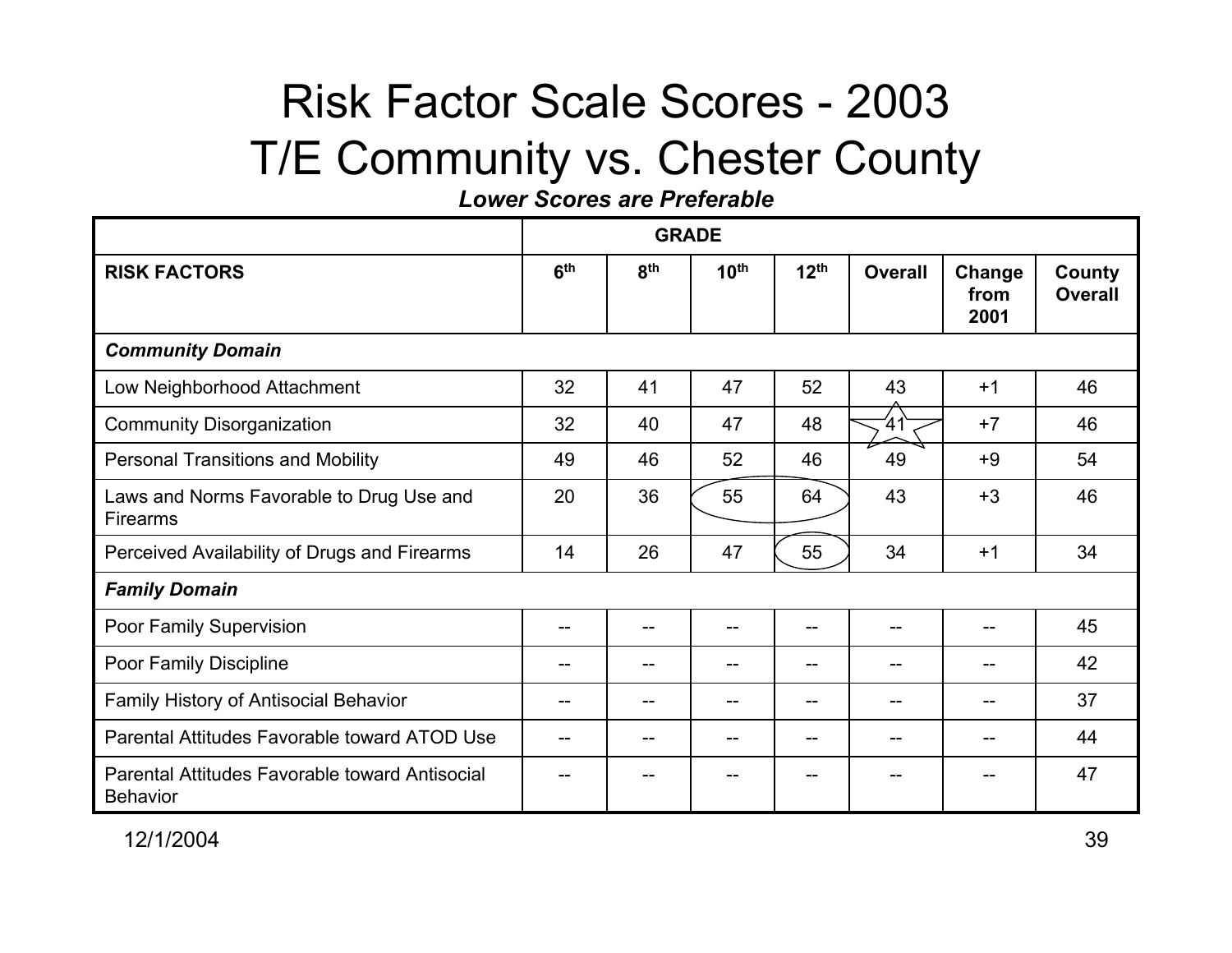#### Risk Factor Scale Scores - 2003 T/E Community vs. Chester County

*Lower Scores are Preferable (Continued)* 

|                                                      | <b>GRADE</b>    |                 |                  |                  |                 |                        |                                  |  |
|------------------------------------------------------|-----------------|-----------------|------------------|------------------|-----------------|------------------------|----------------------------------|--|
| <b>RISK FACTORS</b>                                  | 6 <sup>th</sup> | 8 <sup>th</sup> | 10 <sup>th</sup> | 12 <sup>th</sup> | <b>Overall</b>  | Change<br>from<br>2001 | County<br><b>Overall</b><br>2003 |  |
| <b>School Domain</b>                                 |                 |                 |                  |                  |                 |                        |                                  |  |
| Poor Academic Performance                            | 39              | 42              | 45               | 42               | -42             | $(-1)$                 | 48                               |  |
| Low School Commitment                                | 27              | 40              | 51               | 51               | 42              | $\mathbf 0$            | 46                               |  |
| <b>Individual/Peer Domain</b>                        |                 |                 |                  |                  |                 |                        |                                  |  |
| <b>Rebelliousness</b>                                | 26              | 39              | 52               | 51               | 41              | $(-3)$                 | 42                               |  |
| Friends' Delinquent Behavior                         | 35              | 39              | 47               | 51               | 43              | $+1$                   | 46                               |  |
| Friends' Use of Drugs                                | 19              | 29              | 57               | 68               | 42              | $+2$                   | 41                               |  |
| Peer Rewards for Antisocial Behavior                 | 29              | 44              | 67               | 68               | 51              | $+5$                   | 47                               |  |
| Favorable Attitudes toward Antisocial Behavior       | 29              | 43              | 54               | 55               | 45              | $(-5)$                 | 45                               |  |
| <b>Favorable Attitudes toward ATOD Use</b>           | 20              | 32              | 57               | 66               | 43              | $+3$                   | 40                               |  |
| Low Perceived Risks of Drug Use                      | 19              | 24              | 41               | 48               | 32              | $(-1)$                 | 33                               |  |
| Early Initiation (of Drug Use & Antisocial Behavior) | 21              | 31              | 44               | 48               | 35 <sub>1</sub> | $+1$                   | 36                               |  |
| <b>Sensation Seeking</b>                             | 31              | 38              | 52               | 56               | 44              | $(-6)$                 | 43                               |  |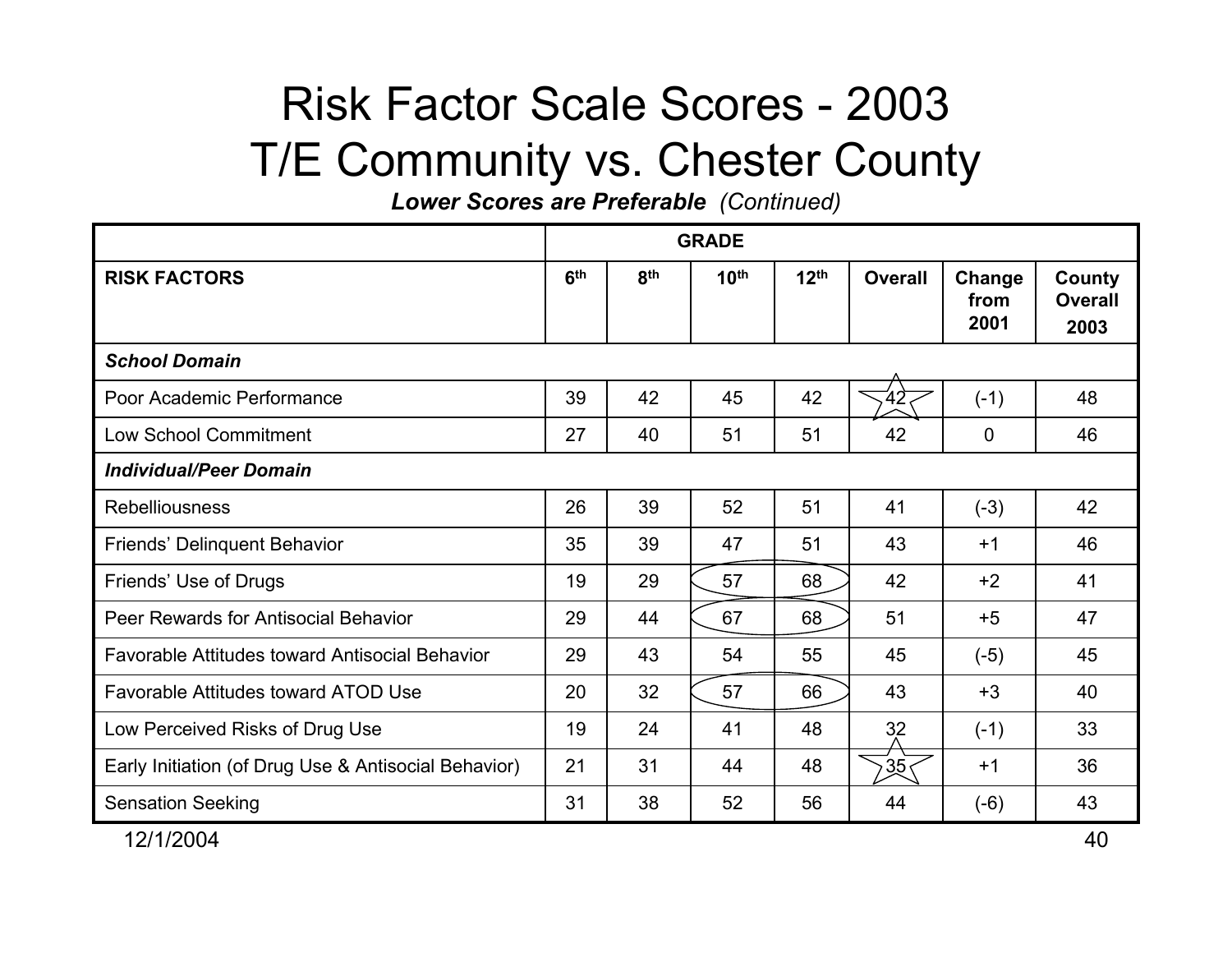## Strengths to Build On

- Protective Factor scale scores (higher scores are preferable):
	- $\checkmark$  All over 60 points for 6<sup>th</sup> graders
	- $\checkmark$  All over 50 points for 8<sup>th</sup> graders
	- $\checkmark$  "School Opportunities for Prosocial Involvement" 64 points or higher for all surveyed grades *(School Domain)*
	- 9"School Rewards for Prosocial Involvement" 50 points or higher for all surveyed grades *(School Domain)*
	- $\checkmark$  "Belief in the Moral Order" 51 points or higher for all surveyed grades *(Community Domain)*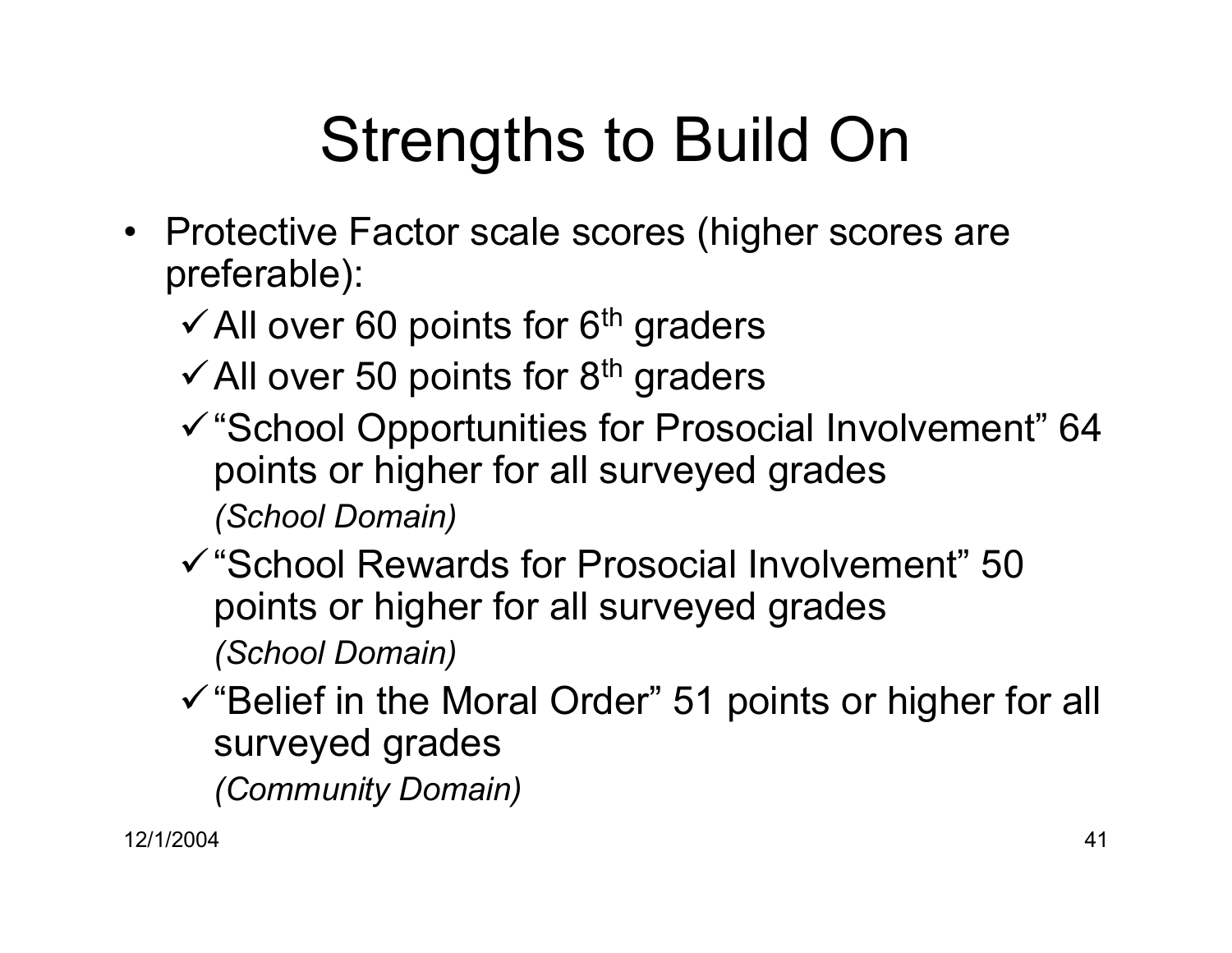# Strengths to Build On

*(Continued)*

- Risk Factor scale scores (lower scores are preferable):
	- <sup>9</sup>"Community Disorganization" 48 points or lower for all surveyed grades *(Community Domain)*
	- <sup>9</sup>"Poor Academic Performance" 45 points or lower for all surveyed grades

*(School Domain)*

 $\checkmark$  "Early Initiation" 48 points or lower for all surveyed grades

*(Individual/Peer Domain)*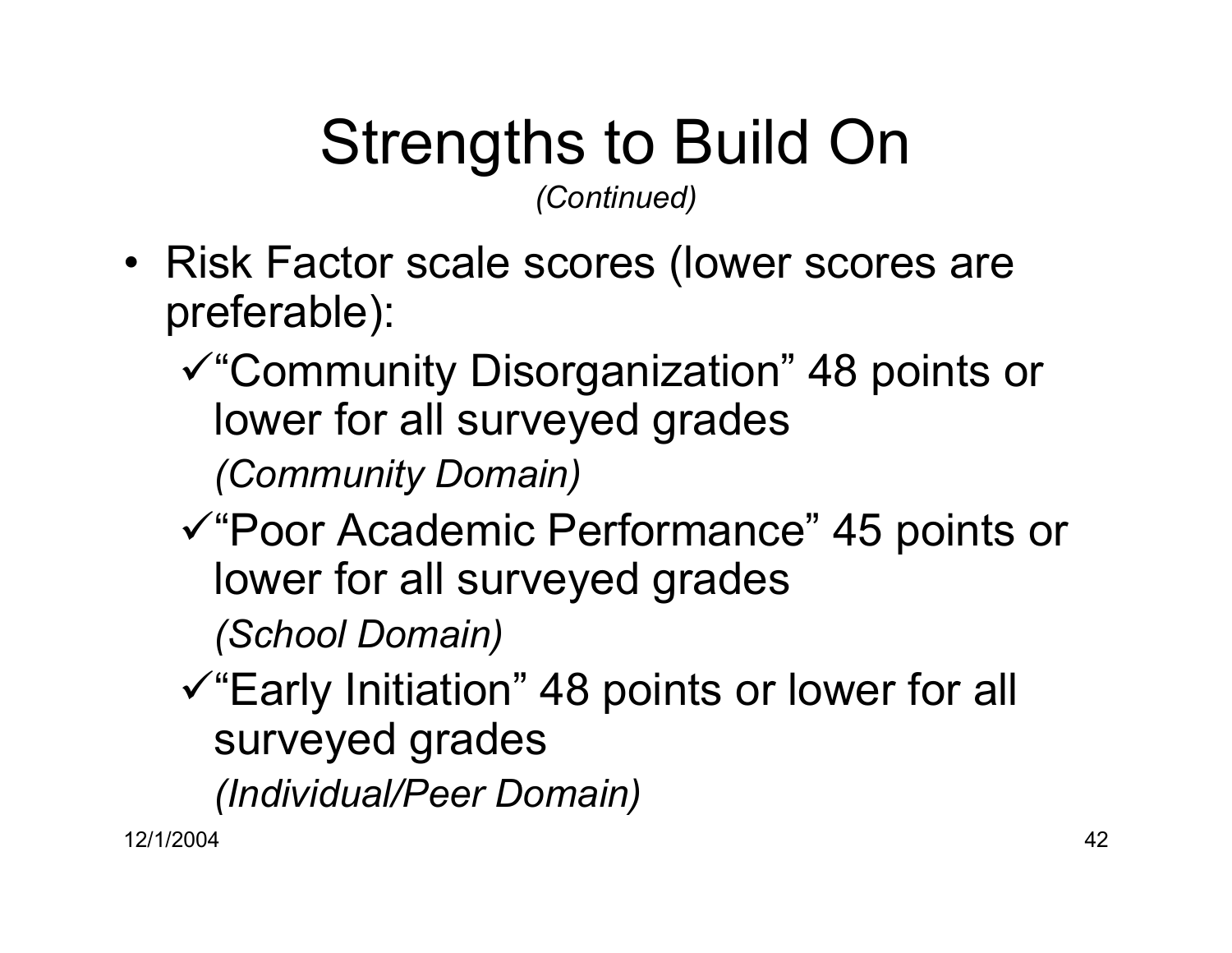## Opportunities for Improvement

- Protective Factor scale scores (higher scores are preferable):
	- <sup>9</sup>"Community Rewards for Prosocial Involvement" reaches a low of 44 points for 12<sup>th</sup> graders

*(Community Domain)*

 $\checkmark$  "Social Skills" reaches a low of 43 for 12<sup>th</sup> graders *(Individual/Peer Domain)*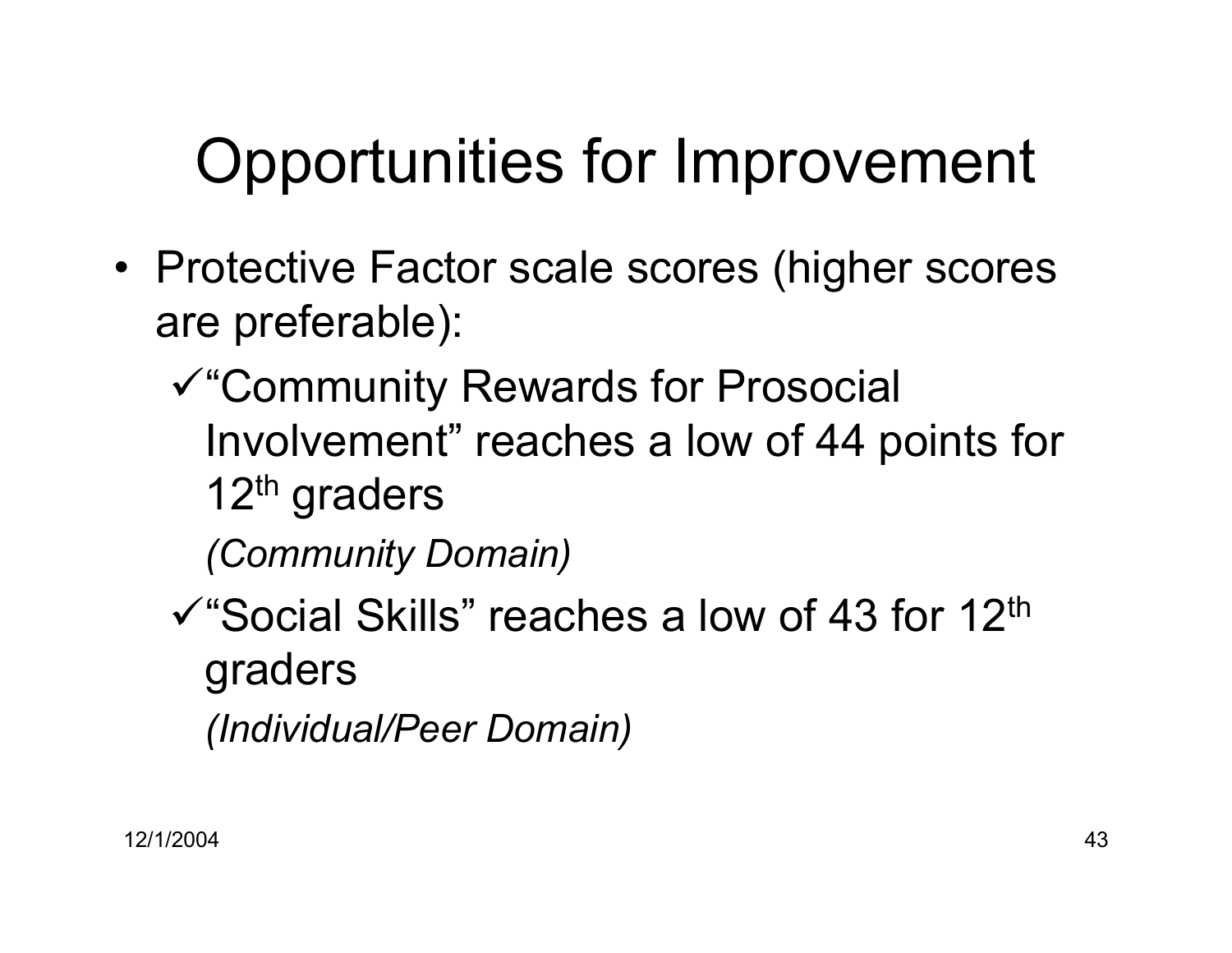## Opportunities for Improvement *(Continued)*

- $\bullet$  Risk Factor scale scores (lower scores are preferable):
	- $\checkmark$  "Laws and Norms Favorable to Drug Use and Firearms" reaches a high of 64 for  $12<sup>th</sup>$  graders (begins with a low of 20 for  $6<sup>th</sup>$  graders)

*(Community Domain)*

 $\checkmark$  "Perceived Availability of Drugs and Firearms" climbs to a high of 55 points for  $12<sup>th</sup>$  graders (begins with a low of 14 for 6<sup>th</sup> graders)

*(Community Domain)*

 $\checkmark$  Scores over 50 points for 10<sup>th</sup> and 12<sup>th</sup> graders: "Laws and Norms Favorable to Drug Use and Firearms"; "Friends' Use of Drugs"; "Peer Rewards for Antisocial Behavior"; "Favorable Attitudes Toward ATOD Use"

*(Community Domain – first risk factor; Individual/Peer Domain – remaining risk factors)*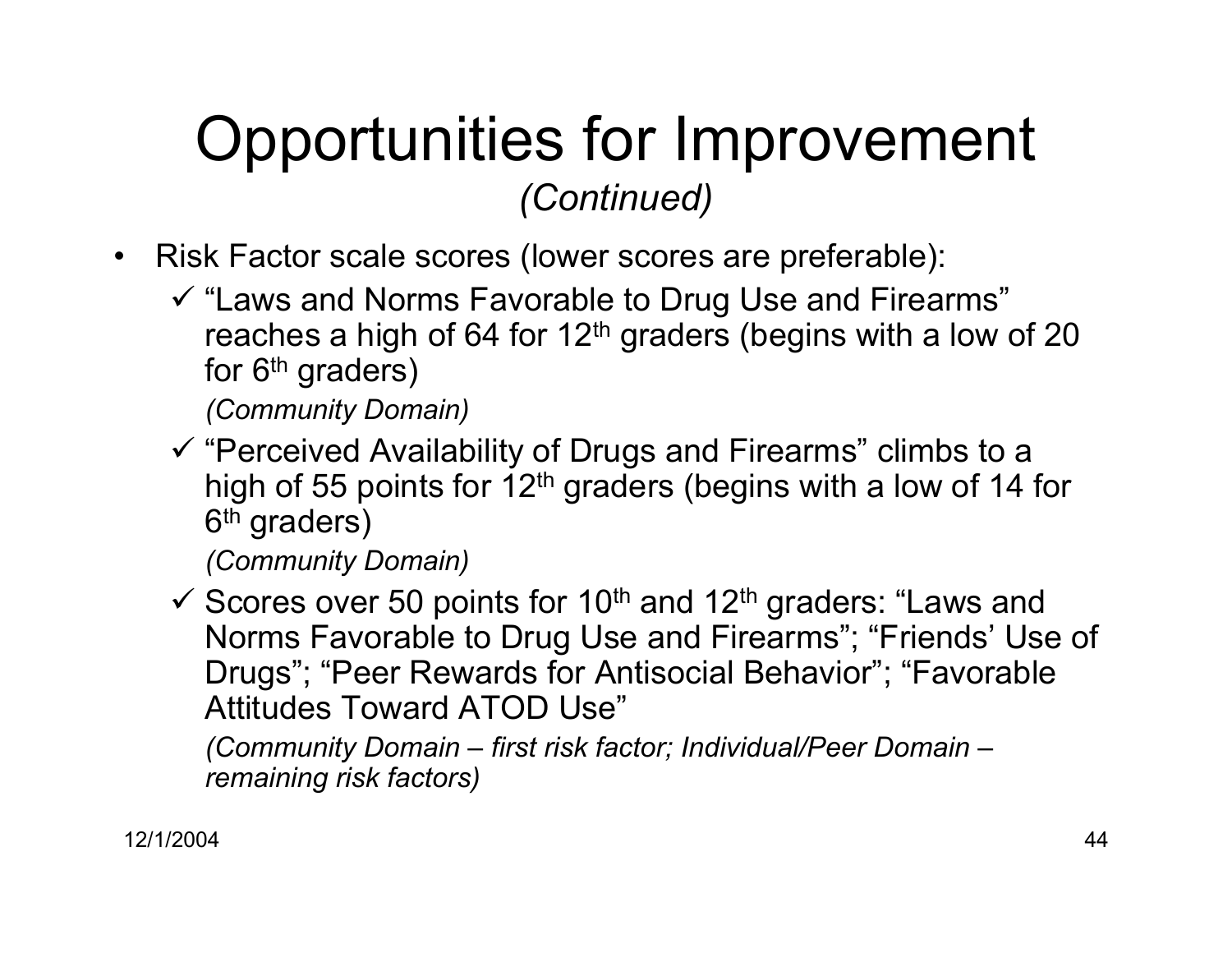*"Parents are the single most important influence on children's decision to smoke, drink or use drugs, yet many parents do not fully understand the extent of their influence."* 

#### (Johnson & Johnson, 2000)